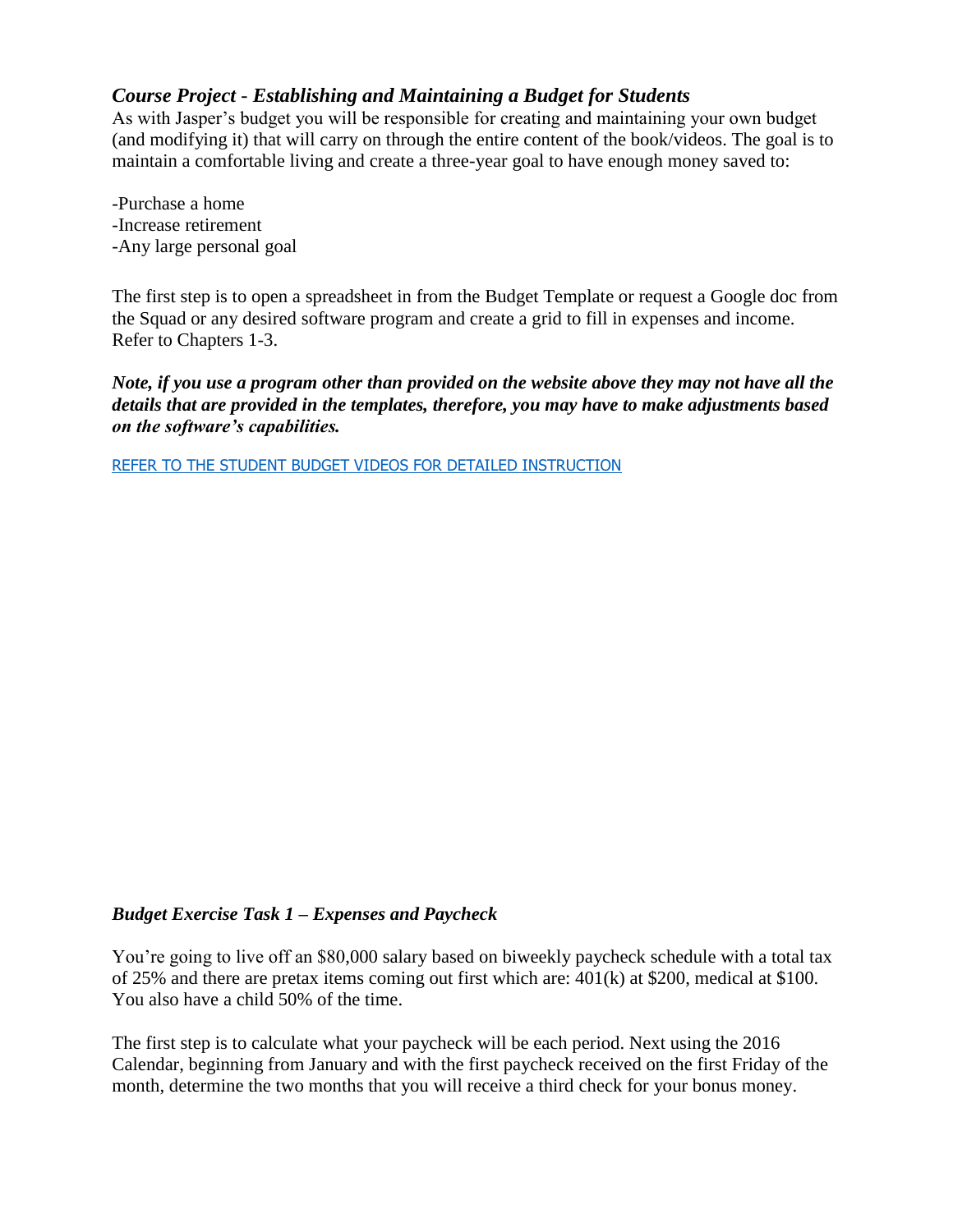Additionally, you have \$5,000 in savings and \$2,500 (\$7,500 total) dedicated for a vehicle to get established with the cost of living.

# *Budget Exercise, Task 2 - General Expenses (Chapter 1)*

Create your own list of expenses based on the items below. Once this is complete input these items into the Project column – the Remain column will automatically be completed. Next, in Due column inputting random dates of your choosing.

| <b>Bill Name</b>             | <b>Project</b> | <b>Actual</b> | <b>Remain</b>                      | <b>Due</b> |
|------------------------------|----------------|---------------|------------------------------------|------------|
| <b>Base Items</b>            |                |               |                                    |            |
| Mortgage/Rent                |                |               |                                    |            |
| Leftovers                    |                |               | This will be filled out at the end |            |
| <b>Child Care</b>            |                |               |                                    |            |
| Groceries                    |                |               |                                    |            |
| Car Payment                  |                |               |                                    |            |
| Auto Insurance               |                |               |                                    |            |
| Dining Out                   |                |               |                                    |            |
| Cable Bill/Internet          |                |               |                                    |            |
| <b>Cell Phone</b>            |                |               |                                    |            |
| Gas/Transit                  |                |               |                                    |            |
| Gifts                        |                |               |                                    |            |
| Clothes                      |                |               |                                    |            |
| <b>Electric Utility</b>      |                |               |                                    |            |
| <b>Gas Utility</b>           |                |               |                                    |            |
| <b>Health Expenses</b>       |                |               |                                    |            |
| Hair Cut                     |                |               |                                    |            |
| Monthly Credit Card (No int) |                |               |                                    |            |
| Credit Card (interest)       |                |               |                                    |            |
| Student Loan (interest)      |                |               |                                    |            |
| Netflix                      |                |               |                                    |            |
| Life Insurance               |                |               |                                    |            |
| <b>Supplement</b>            |                |               |                                    |            |
| Satellite Radio (quarterly)  |                |               |                                    |            |
| <b>Other Supplement</b>      |                |               |                                    |            |
| Savings                      |                |               |                                    |            |
| Miscellaneous                |                |               |                                    |            |
| Emergency                    |                |               |                                    |            |
| <b>College Fund</b>          |                |               |                                    |            |
| <b>Optional</b>              |                |               |                                    |            |
| <b>Travel</b>                |                |               |                                    |            |
| Pet                          |                |               |                                    |            |
| Sports / Leisure             |                |               |                                    |            |
| <b>Health Club</b>           |                |               |                                    |            |
| Memberships                  |                |               |                                    |            |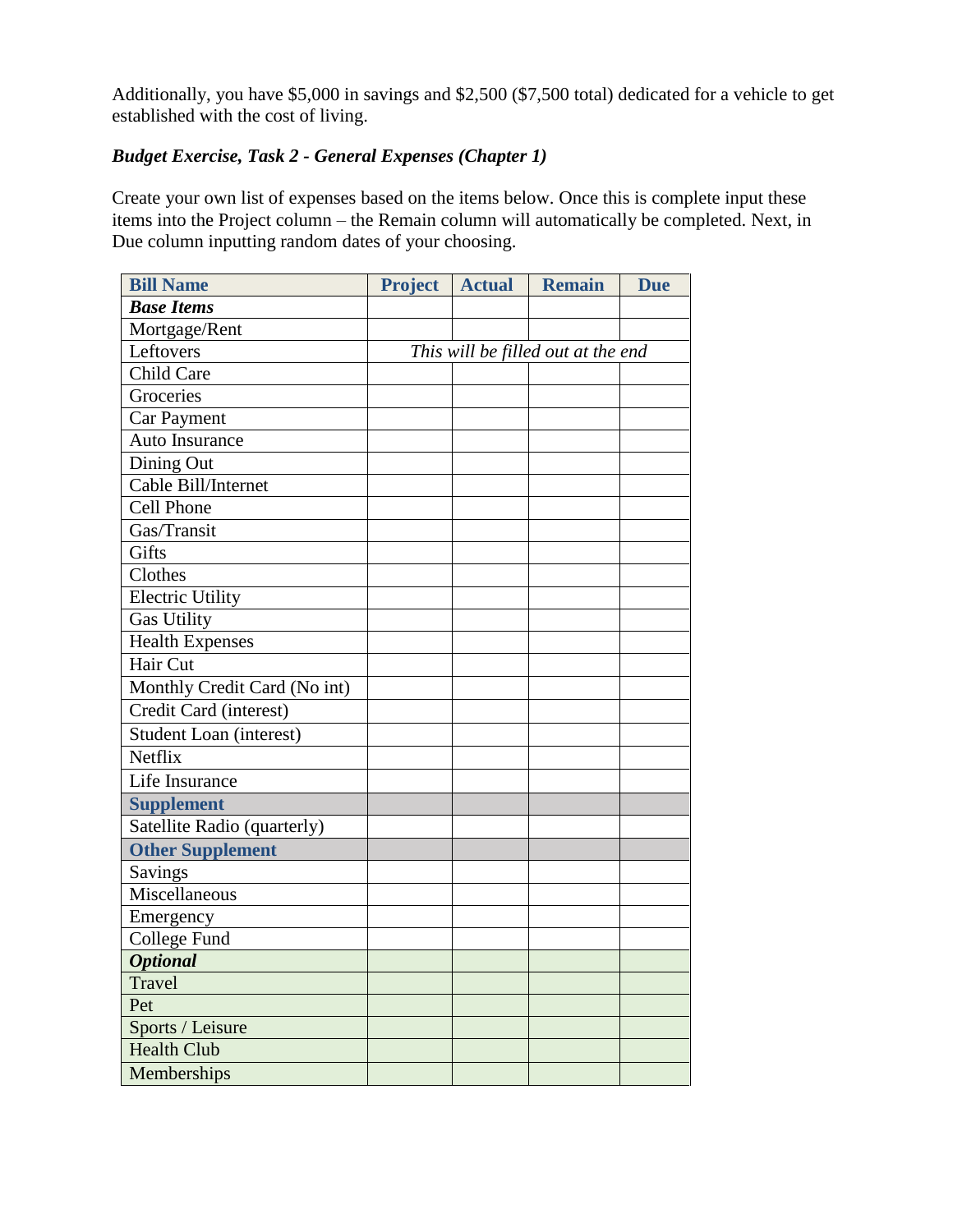## *Note: your instructor will provide sample expenses that were charged on the credit during the classroom exercises/lesson plans*

## *Creating the Budget, Exercise 1 Leasing an Apartment*

Go to a search engine on the Internet and look up apartments for rent in the area you want to live for a one year lease. Your task here is to make a choice on the cost which will be entered into your budget spreadsheet. Create a table and document your results as shown below.

Consider at *least three* options in your search before you narrow it down to one. Key items to consider are geographical area and if there is a washer/dryer in the unit or is it shared among tenants (community washer/dryers are pay machines). Do they allow pets? Is there a carport? (This may be an additional charge each month)

#### *Given Variables*

-Assume the security deposit will be one month's rent upfront

-For the utilities water will be covered; however, gas and electric are estimated between \$35 and \$50 per month

-Use the sample grid below

| <b>Apt.<br/>Name</b> | <b>Rent</b> | Laundry<br>in unit? | <b>Pets</b><br><b>Allowed</b> |     | <b>Carport</b>   <b>Clubhouse</b> | Pool | <b>Location</b> |
|----------------------|-------------|---------------------|-------------------------------|-----|-----------------------------------|------|-----------------|
| XYZ                  |             | No                  | No                            | Yes | No                                | Yes  |                 |
| ABC                  |             |                     |                               |     |                                   |      |                 |
| DEF                  |             |                     |                               |     |                                   |      |                 |

**Tip:** Consider that where you live is what really determines the cost. More than likely the price in St. Louis is less than in San Francisco due to the cost of living. Based on this premise you may consider living outside of your city limits to reduce cost.

Also look assume that you will have \$25 month cost for renter's insurance.

Which apartment did you choose? What lead you to that decision including outside factors. Add the monthly amount into your spreadsheet.

## *Creating the Budget, Exercise 2 Child Care (Chapter 3, Section 3.3)*

You will need to provide child care for your son for a total 12 days per month. You will need to search on the Internet for local daycare centers and obtain three estimates for cost and also determine if there is any registration fee.

As with leasing an apartment consider that where you live is what really determines the cost. So you may consider finding a facility outside of major city limits to reduce the expense. Consider at least three options in your search before you narrow it down to one.

| <b>Facility Name</b> | <b>App Fee</b> | <b>Daily Rate</b> | Location |
|----------------------|----------------|-------------------|----------|
|----------------------|----------------|-------------------|----------|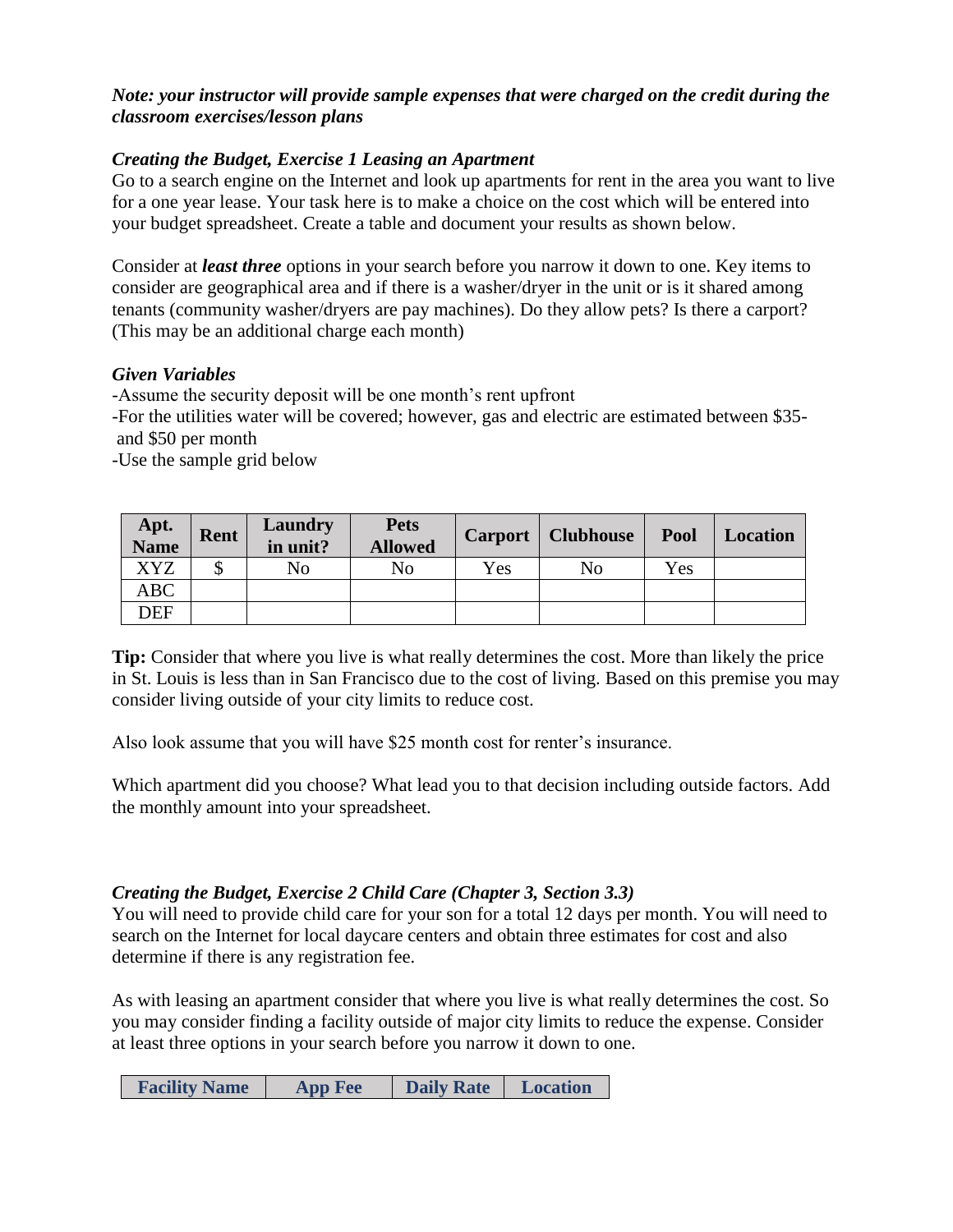#### *Creating the Budget, Exercise 3 Purchasing a Vehicle*

You will need to lease or buy a used or new vehicle for transportation. (New meaning brand new or leased) and will have \$2,500 for a down payment and have to spend at least \$5,000 for used or a new car. There is no restriction on the lease cost.

#### *Considerations:*

-If you do not lease a vehicle then the used or new car will require no less than \$2,500 in financing and your finance term must be three years or more.

-Be sure to check if there any ancillary fees such as tax, title and destination.

-Go the Internet and search dealerships, online line sellers such as TrueCar or Auto Trader or car manufacturer's websites for offerings (one simple search is to type in the car you desire and go from there)

-You may opt to call a vehicle seller and speak to a live person.

-Consider gas mileage as you will determine the amount of gas you'll need each month

-Consider at least three options in your search before you narrow it down to one.

#### *Given Variables*

-Purchasing a new car or leasing will come with a standard warranty

-Buying a used car may not have a warranty

Go to [bankrate.com/auto](http://www.bankrate.com/auto.aspx) and input basic information such as zip code and length of the finance term and choose the lowest interest rate. It may just list the average rate which you can choose. Once you have the interest rate go to [http://www.bankrate.com/calculators/auto/auto-loan](http://www.bankrate.com/calculators/auto/auto-loan-calculator.aspx)[calculator.aspx](http://www.bankrate.com/calculators/auto/auto-loan-calculator.aspx) and input the interest rate, amount financed and the term to determine the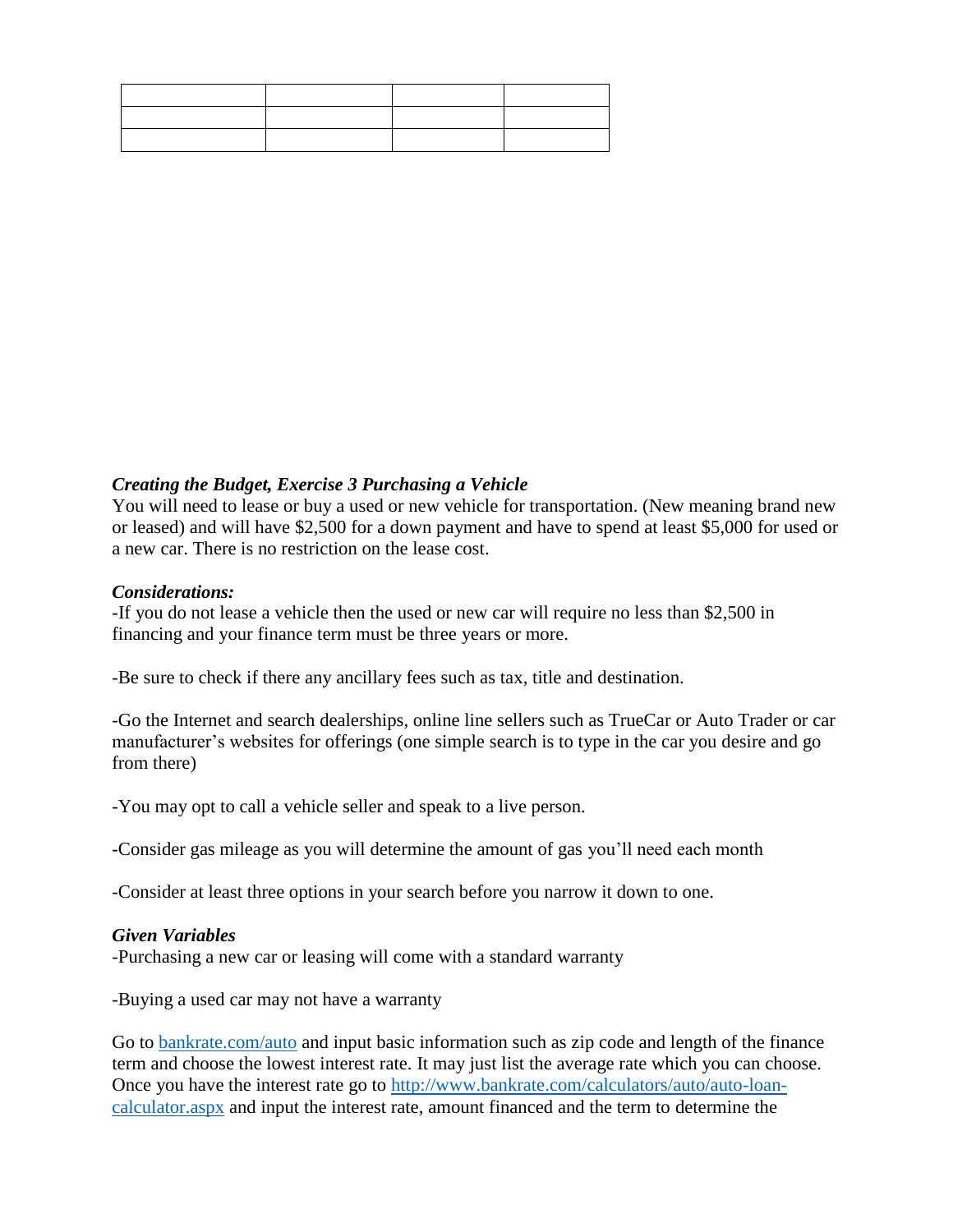monthly payment. Use the sample grid below to document your results. Use the **Automobile Comparison** grid provide on the website.

Which car do you want to choose? What lead you to that decision? **Tips:** If you lease a vehicle consider the amount of miles that you drive in that if you exceed the limit you will assessed further charges. Additionally, the down payment on the lease may be lower than \$2,500. So you have two options: one is to pay the entire \$2,500 which will reduce the monthly cost or pay the lesser amount and you will have excess cash in your savings.

As for leasing or buying when choosing a vehicle you will be able to determine how much gas, maintenance and auto insurance will cost in the budget. (Discussed in the subsequent exercises). Therefore, as you narrow down your choice you will need to consider those items before making a final decision.

| <b>Description</b>     | <b>2003 Mini Cooper</b>      | 2016 Focus                     |
|------------------------|------------------------------|--------------------------------|
| New, Used, Lease       | Buy Used                     | Lease                          |
| <b>Interest Rate</b>   | 5.5%                         | N/A                            |
| Down Payment           | \$2,500                      | \$1,500                        |
| MPG City/Hwy           | 25/35                        | 35/45                          |
| Taxes                  | Use the state tax rate if    | Use the state tax rate if      |
|                        | applicable (tax rate)        | applicable (tax rate)          |
|                        | multiplied by purchase price | multiplied by purchase price   |
|                        | of the car)                  | of the car)                    |
| Title                  | \$17                         | \$100                          |
| <b>Destination Fee</b> | \$0                          | \$500                          |
| Warranty               | 1 year or $10,000$ miles     | 3 years / 30,000 miles         |
| Miles                  | 120,000                      | $0$ (new car)                  |
| Cost                   | $$5,500 ($8,000 - $2,500)$   | N/A                            |
| Term                   | 3 years                      | 36 months                      |
| <b>Monthly Payment</b> | \$166                        | \$225                          |
| Other                  |                              | $\sim$ 20 per mile charge over |
|                        |                              | 30,000 miles                   |
|                        |                              | ~Oil changes included in       |
|                        |                              | the lease                      |

#### *Auto Grid Comparison*

#### *Creating the Budget, Exercise 4 Vehicle Maintenance*

In addition to owning a vehicle allocating money in the budget is needed to pay for maintenance such as an oil change, breaks and tires and wipers. Based on the vehicle that you drive determine the miles driven per month and that the oil needs to be changed every 6,000 miles at \$50 per change.

You will need to determine future cost for:

-Front and rear brakes (three years)

-Front and rear tires (three years)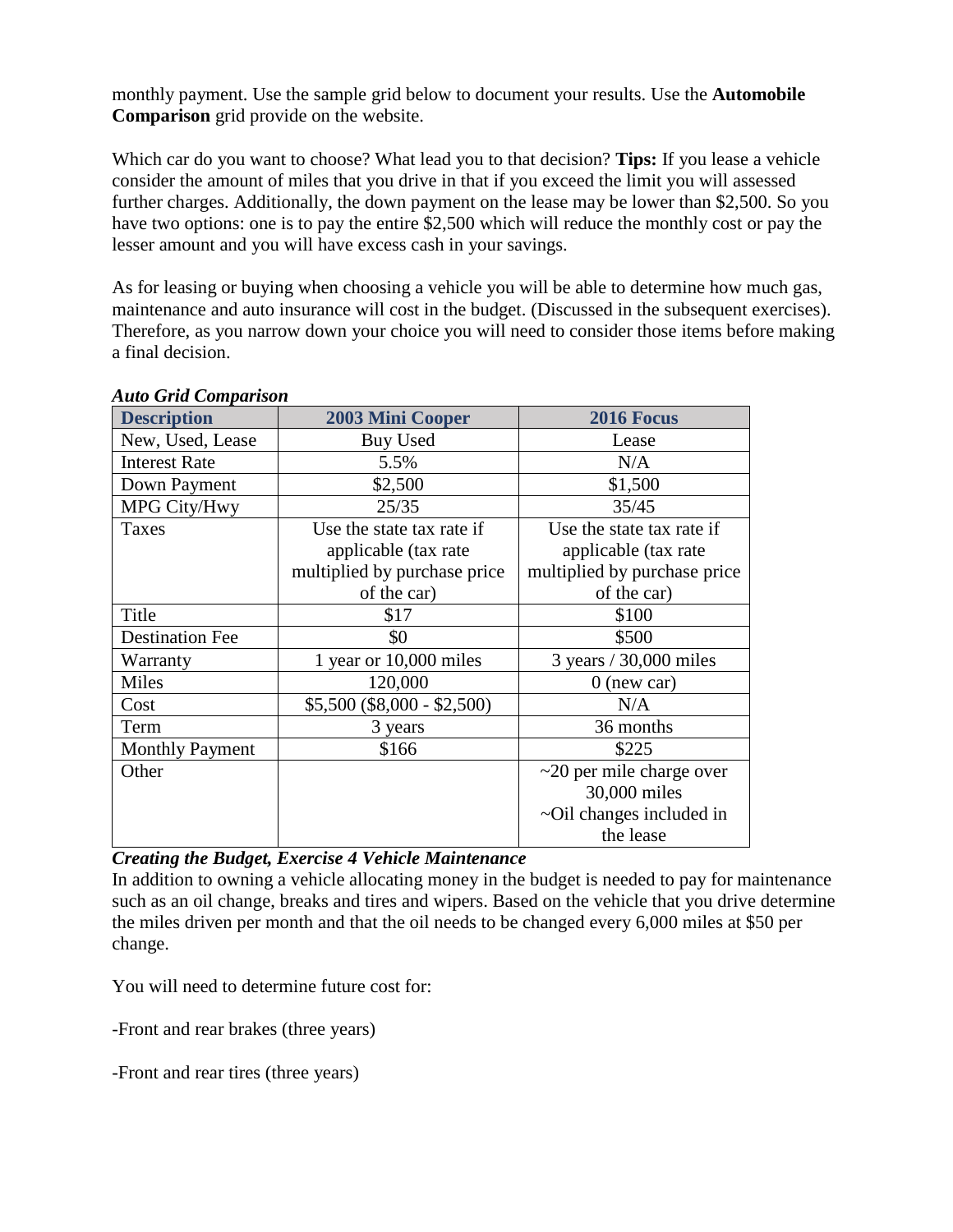-Wipers (yearly)

-Air Filter (yearly)

You will need to call three auto service centers for pricing on tires and brakes. You need to simply ask for a quote ... You can go to the Internet for wipers and air filters to search for auto parts suppliers.

These costs will need to be divided by their frequency of occurrence and listed as "Car Maintenance" in the budget and sent to the Supplemental account each month. For example, if the brakes the calculation is \$300 / 36 months it is \$8.33 per month and the oil change at \$100 / 2 is \$10 per month and so on . . .

# *Creating the Budget, Exercise 5 Gasoline,*

In addition to purchasing a vehicle you will need to understand the cost to fill it up. Perform the gasoline exercise to establish monthly cost. *Refer to Book / Video Chapter 3, Section 3.5 for the complete set of instructions.*

-Determine gas mileage on the vehicle and fuel tank size

-Determine the fuel mileage by way of an owner's manual or a web search - mileage will be displayed by city and highway.

-Determine how many miles are driven each week

-Determine the percentage of city and highway miles driven

| <b>Destination</b>       | Miles $(2x)$ | <b>Trips</b> | <b>Total</b> |
|--------------------------|--------------|--------------|--------------|
| Work                     | 12           |              | 96           |
| Gym                      |              |              | 20           |
| Errands (est)            |              |              | 15           |
| Family / Friends         |              |              | 16           |
| Leisure Activities (est) |              |              |              |

-Take the current cost of gas and add .25 cents to it and multiply by the number of fill ups each year to establish total cost. Then divide by 12 to determine monthly cost.

-Next run the **12 month budget exercise** as seen in the example below:

| <b>Month</b> | <b>To Supp</b> | <b>From Supp</b> | <b>Balance</b> | <b>Added Cash</b> | <b>New Balance in Supp</b> |
|--------------|----------------|------------------|----------------|-------------------|----------------------------|
| Jan          | \$7            |                  | \$7            | --                | \$7                        |
| Feb          | \$7            | $- -$            | \$14           | $- -$             | \$14                       |
| Mar          |                | \$14             | (\$18)         | \$18              | \$0                        |
| Apr          | \$7            |                  | \$7            |                   | \$7                        |
| May          | \$7            |                  | \$7            |                   | \$14                       |
| Jun          | \$7            | $- -$            | \$7            | $- -$             | \$21                       |
| Jul          | \$7            |                  | \$7            |                   | \$28                       |
| Aug          |                | \$28             | (\$4)          | \$4               | \$0                        |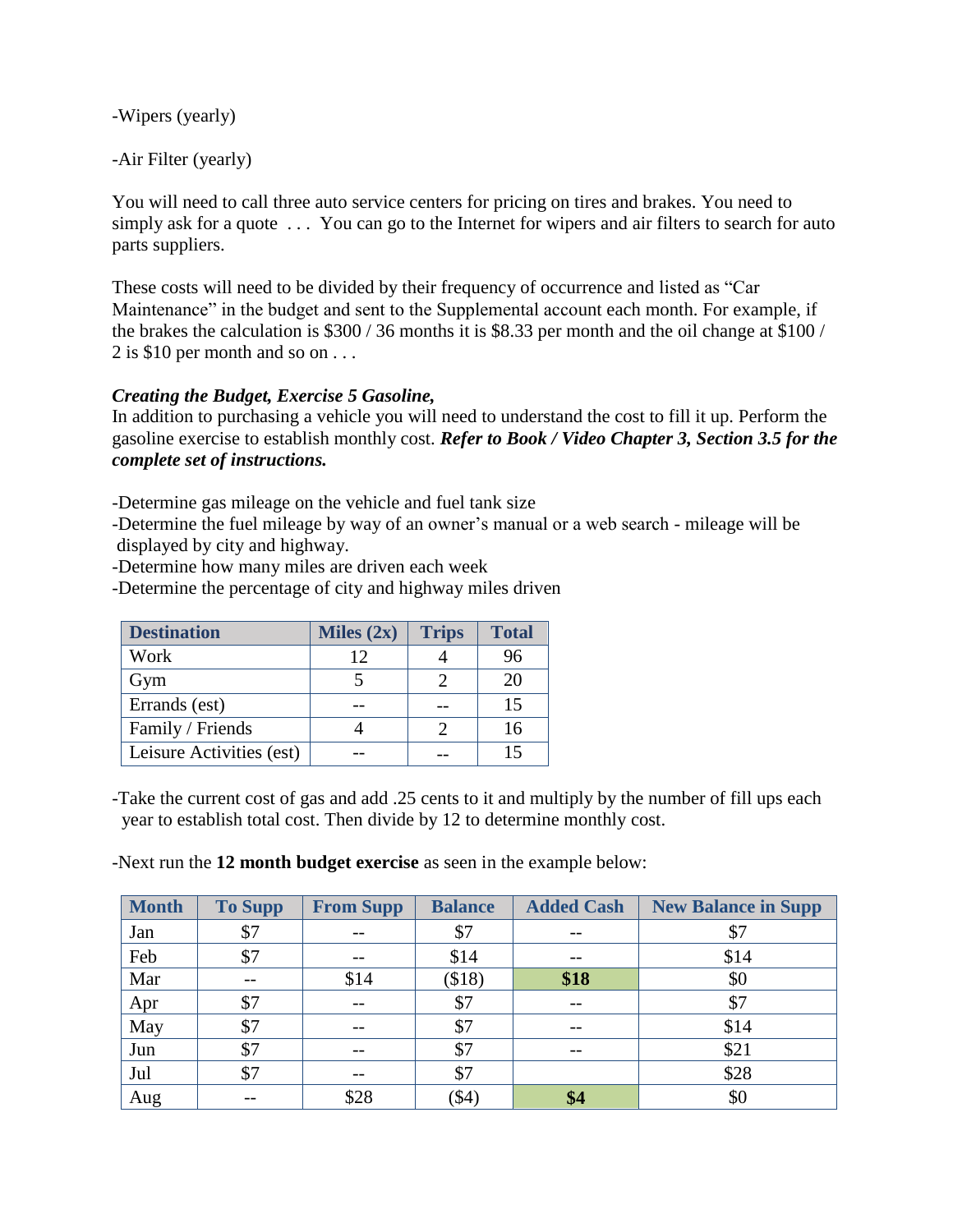| <b>Month</b> | <b>To Supp</b> | <b>From Supp</b> | <b>Balance</b> | <b>Added Cash</b> | <b>New Balance in Supp</b> |
|--------------|----------------|------------------|----------------|-------------------|----------------------------|
| Sep          | ሰጣ             | $- -$            |                | $- -$             |                            |
| Oct          |                | $- -$            | ሰጣ             | $- -$             | \$14                       |
| <b>Nov</b>   |                | $- -$            | ¢7             | $- -$             | \$21                       |
| Dec          |                | $- -$            | \$7            | $- -$             | \$28                       |

Note that adding .25 cents creates a surplus in your budget in light of knowing the 12 month budget exercise has been ran. As long your projections are correct and gas is under the .25 cents you've projected you will have surplus. If your exercise determines that you need extra cash still follow through with adding the money. Gas prices can fluctuate often so creating surplus will help mitigate spikes in prices. If gas rises above the projection adjust the budget accordingly.

## *Creating the Budget, Exercise 6, Auto Insurance (Chapter 4)*

If you drive a car auto insurance is required and there are many companies willing to provide you with a policy. Based on the cars you are considering you need to speak to three insurance carriers to compare pricing.

To understand minimum coverage amounts needed for your vehicles the representative can provide recommendations. You can look at websites such as [360FinancialLiteracy.org](http://www.360financialliteracy.org/Topics/Insurance/Cars-and-Auto-Insurance/State-by-State-Minimum-Coverage-Requirements) that will list minimum coverage information; however, you need confirm with insurance company. Keep in mind that if you drive an older car you may opt for less coverage due to the car's value. Other items to consider:

-Gap Insurance

-Roadside Assistance

-Car Rental

-Collision and Comprehensive coverage deductible amount

-Miles driven to work and total miles each year

-General discounts, seat belt, alarm, college affiliation . . . ask what is available

-Multicar discounts (two or more cars insured) and/or Homeownership policy discount. You will be asked if you want to have a quote to lower your premium. Simply decline the offer and just get the car insurance quote

Use the grid below to compare the insurance carriers. Note that you should be seeking the same coverage items for each policy that you compare meaning the liability coverage and deductibles in most cases are standard. So if you want a \$500 collision deductible ask for that quote for the all the companies that you speak to.

This is also a great exercise to speak to an adult about what is contained in their policies; however, as get used to speaking to a few carriers you'll get an understanding of the lingo.

|     | <b>Carrier Premium</b> | <b>Term</b> | <b>In Full Discount</b> | <b>Car Rental</b> | <b>Roadside</b> |
|-----|------------------------|-------------|-------------------------|-------------------|-----------------|
| AAA | \$1,400                | 6 months    | Unlimited               |                   |                 |
|     |                        |             |                         |                   |                 |
|     |                        |             |                         |                   |                 |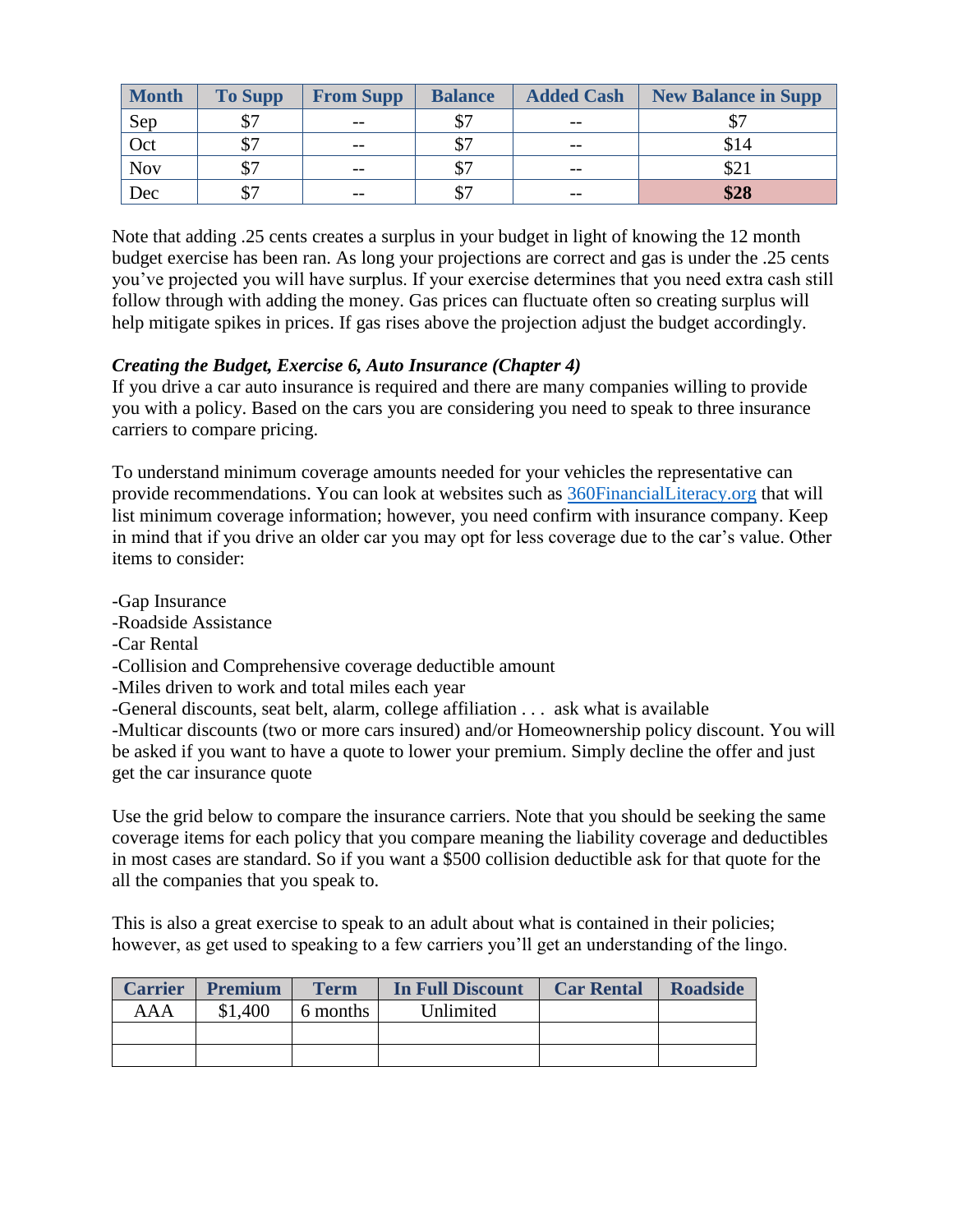One have chosen your company run the 12-month budget exercise if you do not have a fixed payment else, then add this to your spreadsheet.

#### *Filling out the Budget, Exercise 7, The Grocery Bill (Chapter 5)*

The grocery bill is often the largest budget item in the budget. You will use the **Food Calendar** grid provided on the website to plan out meals to better manage the food that is needed for purchase against what your supplies are in your kitchen. The website will provide a video tutorial on how to use the calendar.

Secondly, seeing that you have not had to pay for groceries yourself use the following survey help estimate the weekly food cost.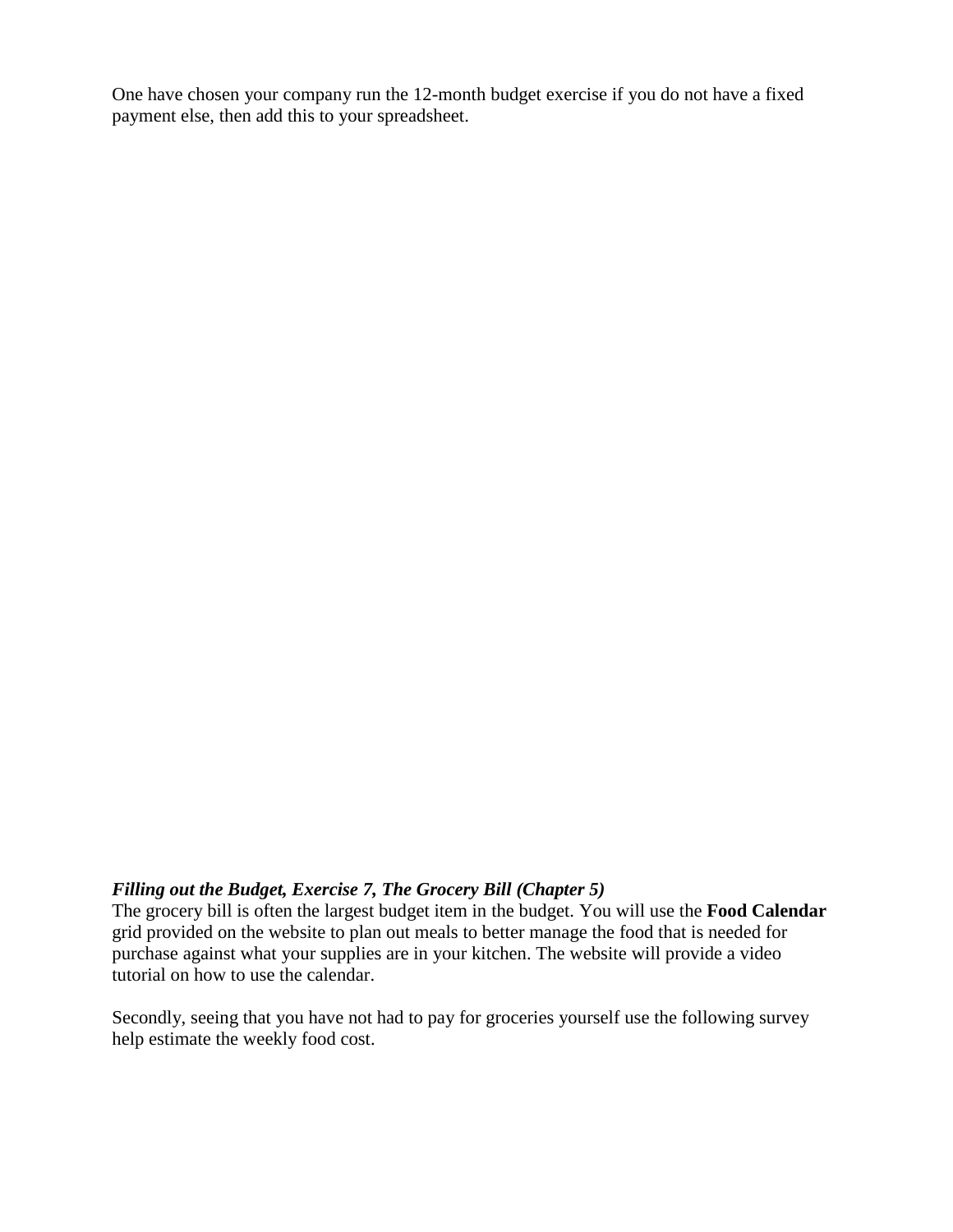|                            | Weekly cost <sup>2</sup> |                 |           |                | Monthly cost <sup>2</sup> |          |           |                |
|----------------------------|--------------------------|-----------------|-----------|----------------|---------------------------|----------|-----------|----------------|
| Age-gender groups          | <b>Thrifty</b>           | <b>Low-cost</b> | Moderate- | <b>Liberal</b> | <b>Thrifty</b>            | Low-cost | Moderate- | <b>Liberal</b> |
|                            | plan                     | plan            | cost plan | plan           | plan                      | plan     | cost plan | plan           |
|                            |                          |                 |           |                |                           |          |           |                |
| Individuals <sup>3</sup>   |                          |                 |           |                |                           |          |           |                |
| <b>Child:</b>              |                          |                 |           |                |                           |          |           |                |
| 1 year                     | \$21.80                  | \$29.10         | \$33.00   | \$40.30        | \$94.30                   | \$126.20 | \$142.90  | \$174.50       |
| 2-3 years                  | \$23.80                  | \$30.40         | \$36.60   | \$44.60        | \$103.10                  | \$131.70 | \$158.70  | \$193.40       |
| 4-5 years                  | \$25.00                  | \$31.40         | \$39.00   | \$47.70        | \$108.20                  | \$136.00 | \$169.10  | \$206.60       |
| 6-8 years                  | \$31.90                  | \$44.50         | \$53.40   | \$63.30        | \$138.40                  | \$193.00 | \$231.20  | \$274.10       |
| 9-11 years                 | \$36.00                  | \$47.80         | \$61.90   | \$72.10        | \$155.80                  | \$207.00 | \$268.20  | \$312.20       |
| Male:                      |                          |                 |           |                |                           |          |           |                |
| $12-13$ years              | \$38.80                  | \$55.00         | \$69.00   | \$80.90        | \$168.00                  | \$238.40 | \$299.10  | \$350.70       |
| $14-18$ years              | \$39.90                  | \$55.90         | \$71.20   | \$81.70        | \$172.80                  | \$242.10 | \$308.50  | \$354.00       |
| 19-50 years                | \$42.90                  | \$55.60         | \$69.60   | \$85.70        | \$186.00                  | \$240.70 | \$301.70  | \$371.50       |
| 51-70 years                | \$39.10                  | \$52.30         | \$65.10   | \$78.70        | \$169.50                  | \$226.60 | \$282.00  | \$340.90       |
| $71+$ years                | \$39.40                  | \$51.60         | \$64.10   | \$79.60        | \$170.70                  | \$223.80 | \$277.70  | \$345.00       |
|                            |                          |                 |           |                |                           |          |           |                |
| <b>Female:</b>             |                          |                 |           |                |                           |          |           |                |
| $12-13$ years              | \$38.70                  | \$47.30         | \$57.00   | \$69.90        | \$167.90                  | \$204.90 | \$247.00  | \$303.10       |
| 14-18 years                | \$38.00                  | \$47.40         | \$57.40   | \$70.80        | \$164.70                  | \$205.40 | \$248.80  | \$306.80       |
| 19-50 years                | \$38.00                  | \$48.10         | \$59.40   | \$75.80        | \$164.50                  | \$208.50 | \$257.40  | \$328.30       |
| 51-70 years                | \$37.60                  | \$46.80         | \$58.30   | \$70.30        | \$162.90                  | \$202.60 | \$252.60  | \$304.80       |
| $71+$ years                | \$36.60                  | \$46.20         | \$57.50   | \$69.40        | \$158.50                  | \$200.30 | \$249.00  | \$300.60       |
|                            |                          |                 |           |                |                           |          |           |                |
| <b>Families</b>            |                          |                 |           |                |                           |          |           |                |
| Family (Male &             |                          |                 |           |                |                           |          |           |                |
| Female) of 2: <sup>4</sup> |                          |                 |           |                |                           |          |           |                |
| 19-50 years                | \$89.00                  | \$114.00        | \$141.90  | \$177.70       | \$385.50                  | \$494.10 | \$615.10  | \$769.80       |
| 51-70 years                | \$84.40                  | \$109.00        | \$135.70  | \$163.90       | \$365.60                  | \$472.10 | \$588.10  | \$710.30       |
| <b>Family of 4:</b>        |                          |                 |           |                |                           |          |           |                |
| Couple                     |                          |                 |           |                |                           |          |           |                |
| (Male & Female),           |                          |                 |           |                |                           |          |           |                |
| 19-50 years and            |                          |                 |           |                |                           |          |           |                |
| children-                  |                          |                 |           |                |                           |          |           |                |
| 2-3 and 4-5 years          | \$129.70                 | \$165.40        | \$204.70  | \$253.80       | \$561.80                  | \$716.80 | \$887.00  | \$1099.90      |
| 6-8 and 9-11 years         | \$148.80                 | \$196.00        | \$244.30  | \$296.80       | \$644.70                  | \$849.20 | \$1058.50 | \$1286.20      |

## Official USDA Food Plans: Cost of Food at Home at Four Levels, U.S. Average, April 2016<sup>1</sup>

Keep in mind that you have a son who is 9 years old whom you have 50% of the time so you need to incorporate that into your planning. Using the chart establish the weekly average and then the monthly estimates. Note that for four months of the year there are 5 weeks so these months will have a higher grocery cost. See the grid below that will help establish the monthly estimates.

| <b>Example monthly estimates for food cost</b> |                             |               |             |  |  |  |
|------------------------------------------------|-----------------------------|---------------|-------------|--|--|--|
| <b>Month</b>                                   | <b>Month</b><br><b>Cost</b> |               | <b>Cost</b> |  |  |  |
| January $(4)$                                  | \$230.76                    | July $(4)$    | \$230.76    |  |  |  |
| February $(5)$                                 | \$288.45                    | August $(5)$  | \$288.45    |  |  |  |
| March $(4)$                                    | \$230.76                    | September (4) | \$230.76    |  |  |  |
| April $(4)$                                    | \$230.76                    | October $(5)$ | \$288.45    |  |  |  |
| May $(5)$                                      | \$288.45                    | November (4)  | \$230.76    |  |  |  |
| June $(4)$                                     | \$230.76                    | December (4)  | \$230.76    |  |  |  |

*Example monthly estimates for food cost*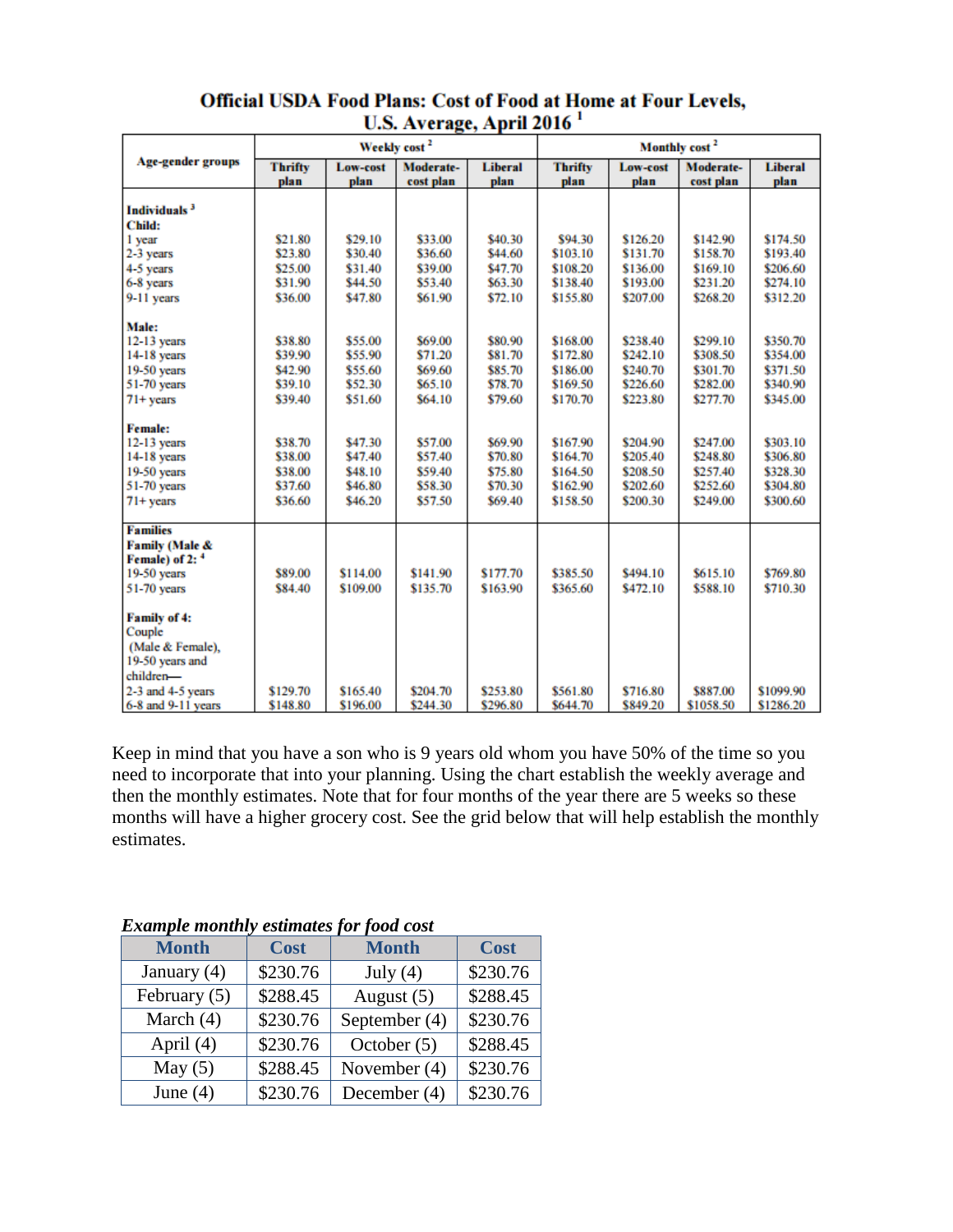Then next move is to run the **12-month exercise** to determine if any added cash is need to start the budget.

## *Grocery Store Exercise*

Using the Food Calendar provided on the website, your task is to meal plan for one week for dinners. You can seek the guidance of an adult for help to fill out what is currently available in the kitchen in terms of common staples such as milk, butter and herbs and spices. The adult can suggest meals and help determine what ingredients are needed to prepare meals or you can choose your own items and go the Internet to learn how prepare the meals.

Complete the **Food Items List** provided on the website to determine the item that you need to shop for. While at the grocery store use an app or write down what each item costs from your list (you will need a printed copy). You also need to consider where you shop for the items. Is it the local store or a warehouse club? Ask your adult helper where he/she shops and if some of the shopping is at the warehouse club you'll need to membership card to enter the building.

| <b>Item</b>            | Have $\sqrt$ | For                    | <b>Amount</b>  | # of Meals     |
|------------------------|--------------|------------------------|----------------|----------------|
| Ground beef            |              | <b>Sloppy Joes</b>     | 3 lbs.         | $\overline{2}$ |
|                        |              | Meatloaf               |                |                |
|                        |              | Mexican Night          |                |                |
| Soup                   | $\sqrt{}$    |                        |                |                |
| Lettuce (premix)       |              |                        | 1 bag          | 4              |
| Garlic Bread           |              |                        | 1 loaf         | $\overline{2}$ |
| TV Dinner              |              |                        | 1 package      |                |
| Taco Kit               | V            |                        |                |                |
| <b>Chicken Breast</b>  | V            |                        |                |                |
| Potatoes               |              | <b>Mashed Potatoes</b> | $\overline{2}$ |                |
| <b>Bread</b>           | V            |                        |                |                |
| Soup                   | V            |                        |                |                |
| Mayo                   | V            |                        |                |                |
| Mustard                | V            |                        |                |                |
| Turkey                 | V            |                        |                |                |
| Sour Cream             | V            |                        |                |                |
| <b>Shredded Cheese</b> | V            |                        |                |                |
| <b>Black Olives</b>    | V            |                        |                |                |
| <b>Broccoli</b>        |              |                        |                |                |
| Asparagus              |              |                        |                |                |

Determine if there is tax on food in your state by going to [money-zine.](http://www.money-zine.com/financial-planning/tax-shelter/state-sales-tax-rates/) You can also perform a simple search in google. If tax exists then apply that to your total. For example, 6% tax on a \$200 purchase is \$12 for a total of \$212.

This is a very critical exercise due to the many items purchased each month and the variation in prices. What the food calendar will provide is a true handle on spending because you are committing to a week's worth of groceries at a time. It allows for less food waste and creates more food variety in the meal planning rather than preparing meals on the fly.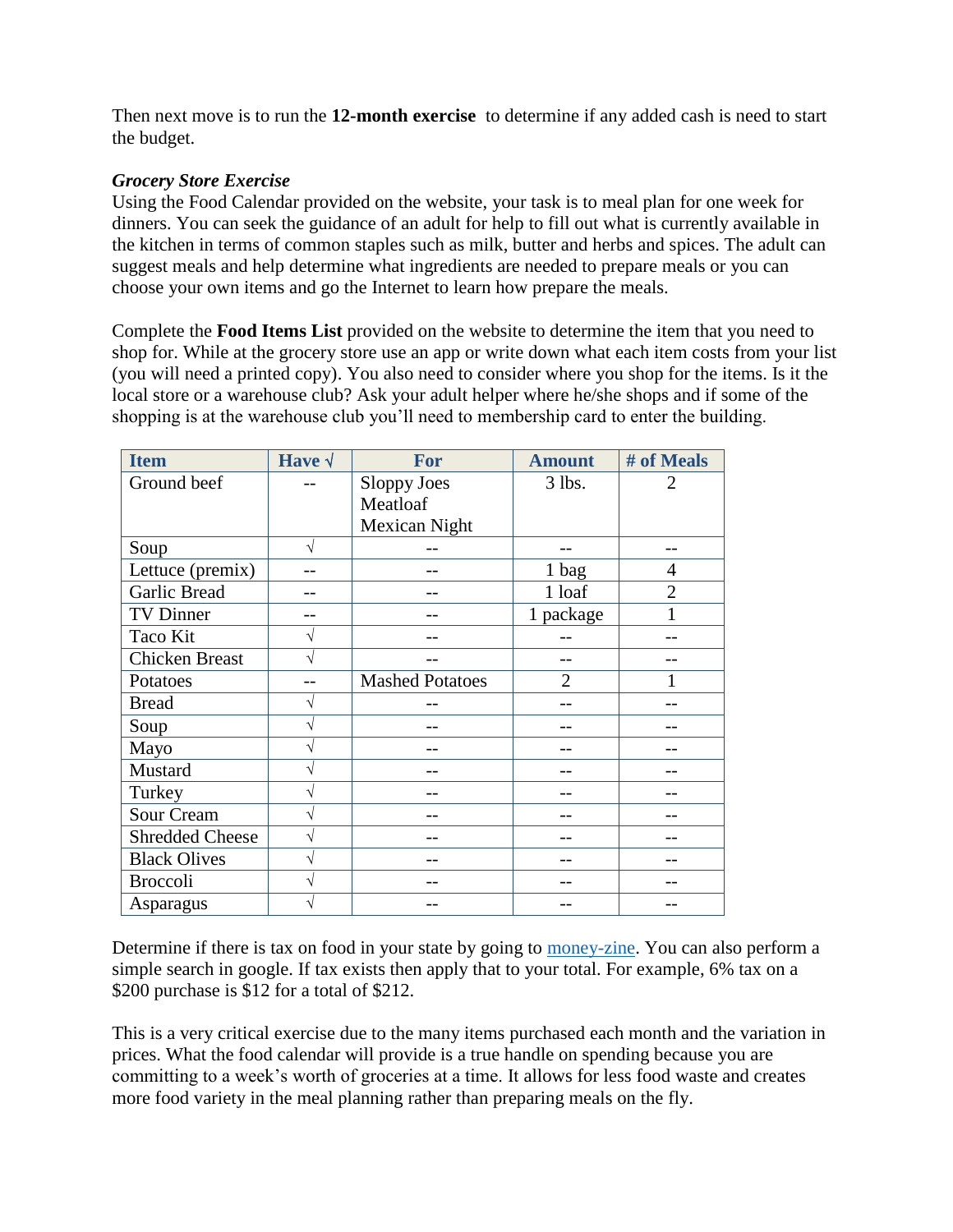# *Creating the Budget, Exercise 7, FSA (Chapter 6)*

Assume that your employer offers and FSA and it begins with the first paycheck in the calendar year. You need to determine what medical expenses you will incur that the FSA will be applicable to. In the example below the estimated \$1,078 or approximately \$90 a month in the so this will give you the gauge of what you need from the FSA.

| Item                 | <b>Frequency</b> | <b>Amount</b> | <b>Yearly Cost</b> |
|----------------------|------------------|---------------|--------------------|
| <b>Office Copays</b> | 12               | \$30          | \$360              |
| Deductibles          | Several          | \$200         | \$200              |
| Prescriptions        | 12 <sup>°</sup>  | \$13          | \$158              |
| Contacts             | 1つ               | 330           | \$360              |

Remember this is a pretax item so will need a recent check stub to see the taxes coming out to estimate the new take home paycheck. Be sure to calculate the percentage of what each taxed vehicle is removing from your check: Medicare is 1.25% and FICA (Social Security is 6.2%). You will need to account for any state or city tax as well. For Federal look at the paystub and subtract the all pretax items listed to generate the subtotal. Then find taxable items and divide the subtotal into them to generate the taxed percentage.

In the paycheck sample below the gross earnings are \$3,177 less \$100 for 401(k) leaving \$3,077 in taxable income. So for example the Federal tax rate is 7.77% (\$239.23 / \$3,077).

|                     |              |                      |                                                                             |                               |                   |  |                                 | <b>EMPLOYEE PAYCHECK</b>      |
|---------------------|--------------|----------------------|-----------------------------------------------------------------------------|-------------------------------|-------------------|--|---------------------------------|-------------------------------|
| <b>EMPLOYEE NO.</b> |              | <b>EMPLOYEE NAME</b> |                                                                             | <b>SOCIAL SECURITY</b>        | <b>PERIOD</b>     |  | <b>PERIOD</b>                   | <b>CHECK</b>                  |
|                     |              | Jasper Jamison       |                                                                             | NO.                           | <b>BEGIN</b>      |  | <b>END</b>                      | <b>DATE</b>                   |
|                     |              |                      |                                                                             | 123-45-6789                   | 12-23-2012        |  | $1 - 6 - 2016$                  | 1-11-2016                     |
| <b>EARNINGS</b>     | <b>HOURS</b> | <b>RATE</b>          | <b>CURRENT</b><br><b>WITHHOLDING/DEDUCTI</b><br><b>AMOUNT</b><br><b>ONS</b> |                               |                   |  | <b>CURRENT</b><br><b>AMOUNT</b> | <b>YEAR TO</b><br><b>DATE</b> |
|                     |              |                      |                                                                             |                               |                   |  | \$3077                          | \$3077                        |
|                     |              |                      |                                                                             | <b>MEDIC ARE</b>              |                   |  | \$44.61                         | \$44.61                       |
| <b>REGULAR PAY</b>  | 80           | Salary               | \$2,408                                                                     | <b>SOCIAL SECURITY / FICA</b> |                   |  | \$190.77                        | \$190.77                      |
|                     |              |                      |                                                                             | <b>FEDERAL TAX</b>            |                   |  | \$239.23                        | \$239.23                      |
|                     |              |                      |                                                                             | <b>STATE TAX</b>              |                   |  | \$276.93                        | \$276.93                      |
|                     |              |                      |                                                                             |                               |                   |  |                                 |                               |
|                     |              |                      |                                                                             | <b>PRETAX</b>                 |                   |  |                                 |                               |
|                     |              |                      |                                                                             | 401(k)                        |                   |  | \$100                           | \$100                         |
| <b>CURRENT</b>      |              | <b>CURRENT</b>       | <b>NET</b>                                                                  | <b>YTD EARNINGS</b>           | <b>YTD</b>        |  | <b>YTD NET</b>                  | <b>CHECK</b>                  |
| <b>AMOUNT</b>       |              | <b>DEDUCTIONS</b>    | <b>PAY</b>                                                                  |                               | <b>DEDUCTIONS</b> |  | <b>PAY</b>                      | NO.                           |
|                     |              |                      | \$2,408                                                                     | \$3177                        | \$750.84          |  | \$2,408                         | 12345                         |
|                     |              |                      |                                                                             |                               |                   |  |                                 |                               |
|                     |              |                      |                                                                             |                               |                   |  |                                 |                               |

#### *Sample Paycheck*

You will need to take the gross income that was calculated earlier in the first exercise and factor in the FSA calculation in addition to the 401(k) and the medical cost. Then you will be able to adjust your take home paycheck. Note, that while the pretax income will lower overall income it will also provide more money in your overall disposable income.

## *Creating the Budget, Exercise 8, DCAP (Chapter 7)*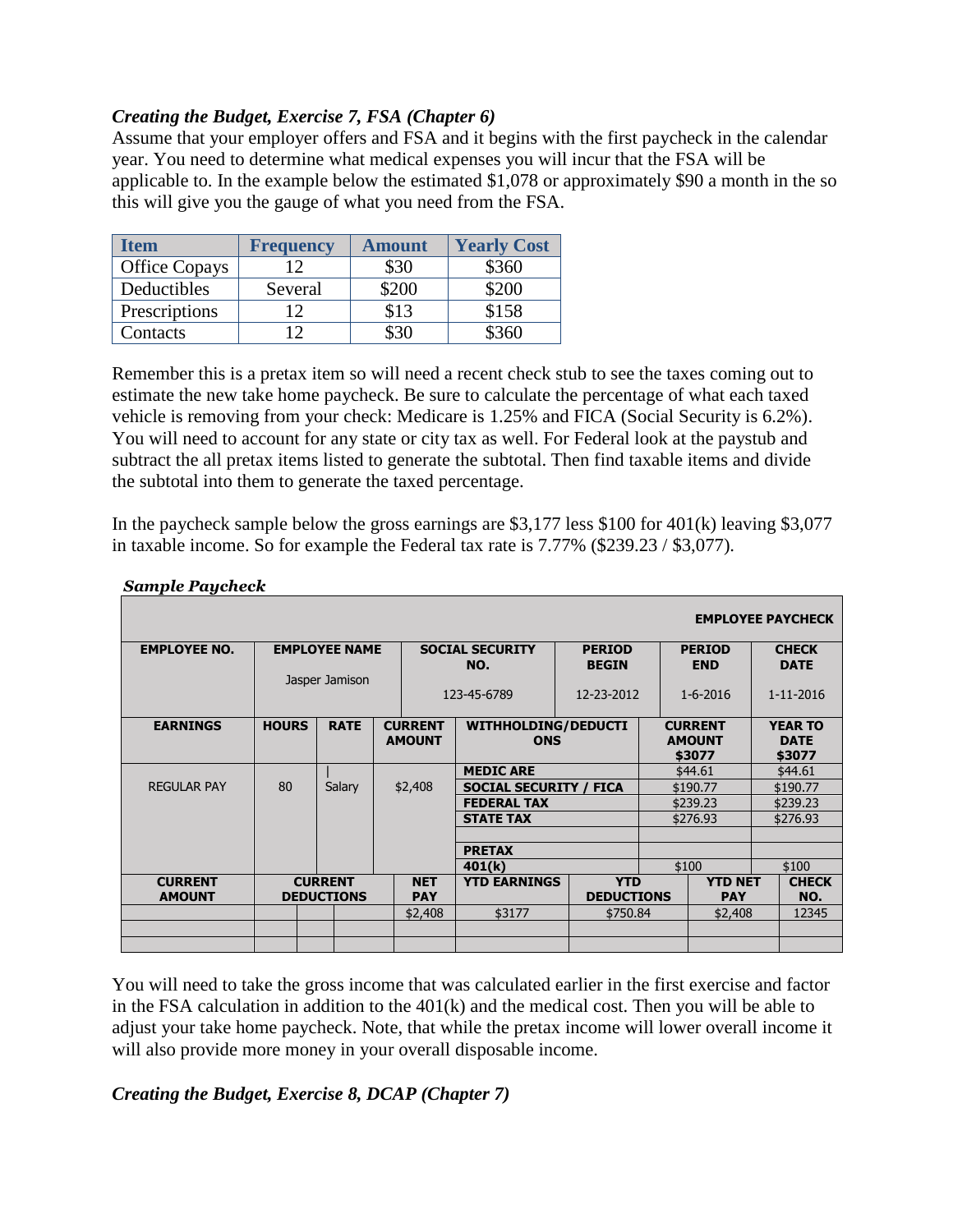Using the **12-month budget exercise** that you performed for daycare you know how much that you will need for the DCAP. Note, that while the pretax income will lower overall income it will provide more money in your overall disposable income.

Perform the same exercise as you did for the FSA to determine the new take home paycheck.

## *Creating the Budget, Exercise 9, Credit Card Management (Chapter 8)*

As with many students you will have student debt to pay down as well a credit card. Your goal is to pay these down aggressively within a three year time frame:

Student Loan: \$15,000 balance at 3.2% for 20 years – current payment \$113 Credit Card: \$16,000 balance at 12% APR – minimum payment \$324.53

First calculate from the **Credit Card Interest Tracker and Formula** grid how long it will take to pay the card off. Next determine the amount interest will accrue for the student loan using an amortization calculator from the web.

Note that the best financial path to paying down cards is to pay off the highest interest accruing interest credit and/or loan first (highest meaning what is accruing the most interest from monthto-month) and pay the minimum payments on the others. Once the first credit/loan is paid down then you apply the freed up money in addition to that current payment on the next interest accruing credit card/loan card. Repeat the cycle until the debt is paid off. Once your debts are paid off you will open up more disposable income in the budget. Remember you may also have a car payment. Refer back to Chapter 8 to see the examples of how to achieve this goal.

Another path to seek is bill consolidation – assume that you are taking an offer from Bank of America for a credit card for 12 months at zero interest with a balance transfer of 3%.

## *Creating the Budget, Exercise 11, Cell Phone Bill*

Just about everyone owns a cell phone and most of the time the parents are paying for it. So you need to call three cell phone carriers for pricing plans now that you can afford it.

Look for a plan that incorporates these elements: for example, the cell phone plan is \$121 every month based on 1,400 minutes for \$60, 20MB of data for \$20, unlimited texting for \$30 and taxes at 10% or \$11. Keep in mind about overcharges for minutes used and exceeding data limits. For example, a plan may state that exceeding the data limit for every 1GB he will assess an additional \$15 for the billing cycle.

Next you need to shop for a new phone and determine the cost to lease or buy. Buying means that you will own the phone outright with an ongoing monthly payment until you reach a zero balance and leasing means you will always have a monthly payment but you will get a new version of the phone you own as soon as it comes out.

In order to gauge the cost ask a parent or guardian to show you their current cell phone statement. When you choose a phone plan it will just be for an individual account. Use the grid below to compare the cost for the phone.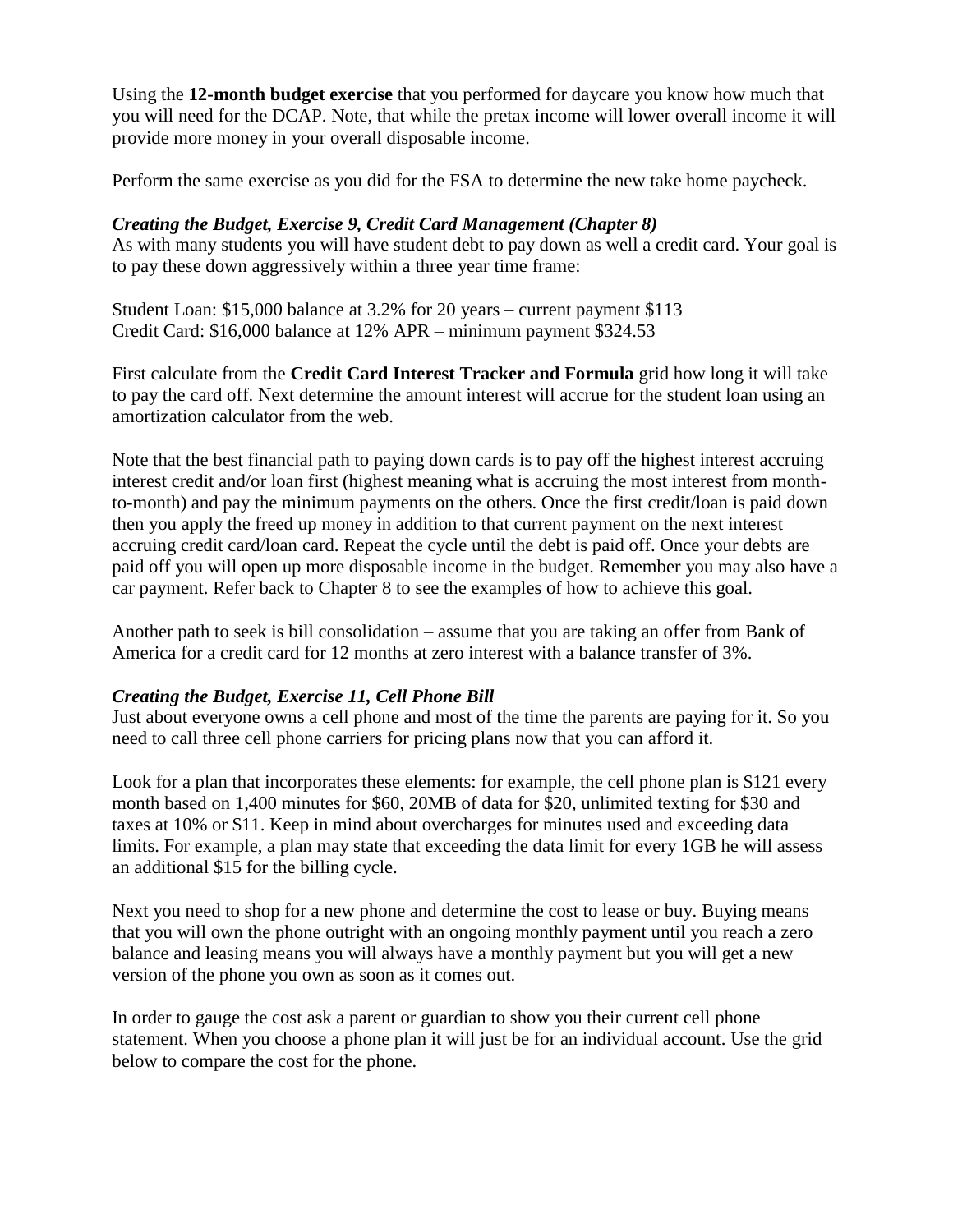You will need to ask the customer service representative the estimated taxes on the phone service. You may also consider insurance as an option which may be monthly or upfront. Ask how the plan works before you consider it. Also don't forget a case!

| <b>Carrier</b> | <b>Minutes</b> | <b>GB</b> | <b>Texting</b> | <b>Taxes</b> | <b>Overages</b> | <b>Lease/Rent</b> | <b>Service Charge</b> |
|----------------|----------------|-----------|----------------|--------------|-----------------|-------------------|-----------------------|
| Verizon        | ,400           | 20GB      | Unlimited      | 10%          | \$5/GB          | \$32/month        | \$50                  |
|                |                |           |                |              |                 |                   |                       |
|                |                |           |                |              |                 |                   |                       |

#### *Creating the Budget, Exercise 11, Cable/Satellite and Internet*

Just about everyone owns a television and has Internet access. There are usually two or more companies to choose from in your area to provide service. You need to determine how much television that you watch and you already have Netflix in your budget. When you start with a service you will be offered a promotional price for a period of time after which the price will go significantly higher. The period is usually for 1-2 years.

Items to consider in the packages:

-Do you want a DVR and if so how many?

-How televisions do you have?

-Do you want to watch premium channels such as HBO and Cinemax or sports packages?

-You will need to speak with a representative on what is included in the higher priced packages

(sometimes the premium channels will be discounted or free for a period of time as well)

| Enample paenage offer from a cable, salemne |                |              |              |                |                  |                  |                  |
|---------------------------------------------|----------------|--------------|--------------|----------------|------------------|------------------|------------------|
|                                             | <b>USA</b>     | <b>USA</b>   | <b>USA</b>   | <b>USA</b>     |                  |                  |                  |
| <b>PACKAGES</b>                             | <b>Top 120</b> | Top<br>120X  | Top<br>200   | <b>Top 250</b> | PKG <sub>1</sub> | PKG <sub>2</sub> | PKG <sub>3</sub> |
| Channels                                    | $190+$         | $190+$       | $240+$       | $290+$         | $150+$           | $175+$           | $220+$           |
| <b>PRICING</b>                              |                |              |              |                |                  |                  |                  |
|                                             | \$34.99        | \$39.99      | \$44.99      | \$49.99        | \$34.99          | \$39.99          | \$39.99          |
| Promotional<br>Price                        | per month      | per<br>month | per<br>month | per<br>month   | per<br>month     | per<br>month     | per<br>month     |

#### *Example package offer from a cable/satellite*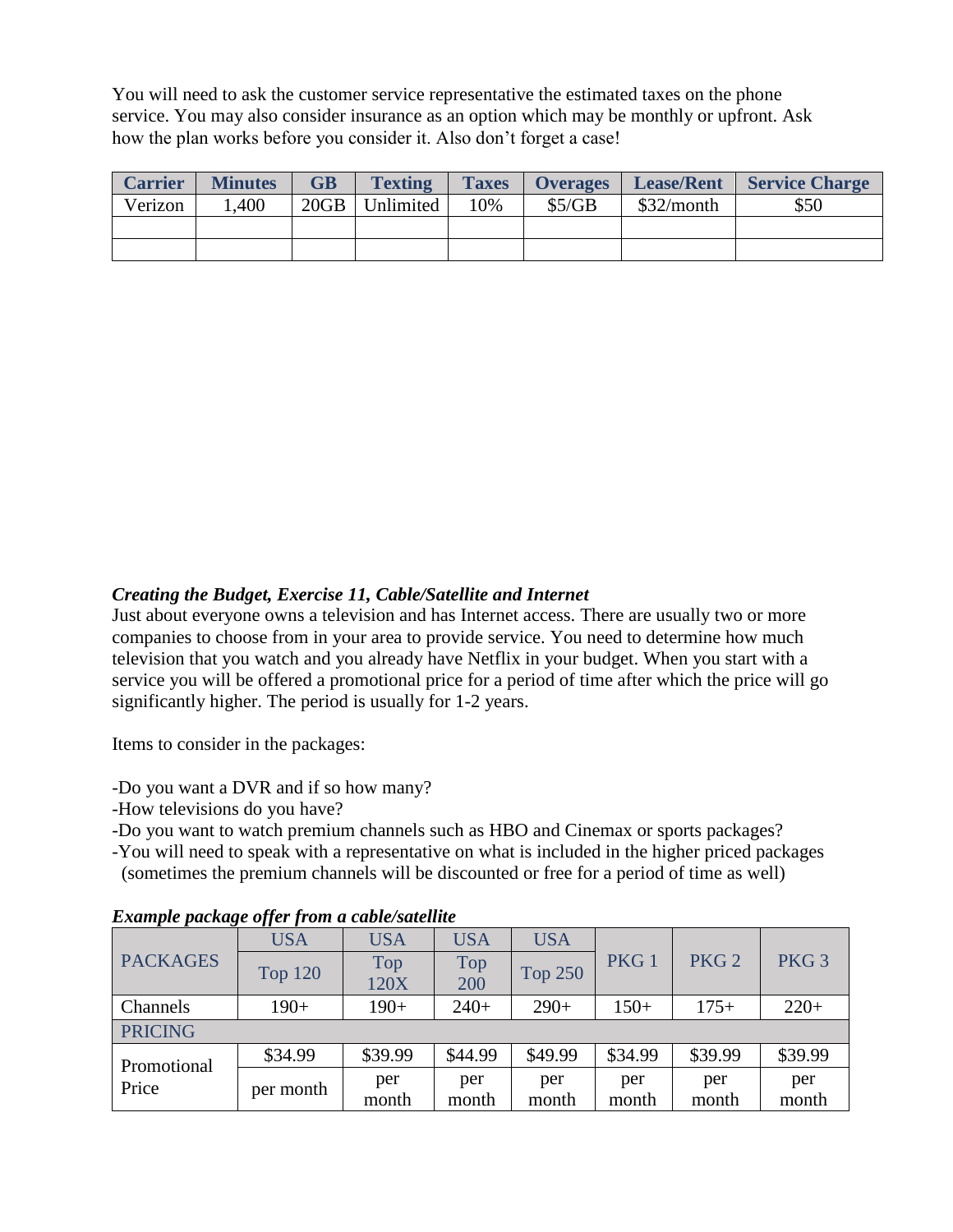|                          | for 1 year | for $1$<br>year | for $1$<br>year | for 1<br>year | for $1$<br>year | for $1$<br>year | for $1$<br>year |
|--------------------------|------------|-----------------|-----------------|---------------|-----------------|-----------------|-----------------|
| <b>RECORDING OPTIONS</b> |            |                 |                 |               |                 |                 |                 |
| Recording                |            |                 |                 |               |                 |                 |                 |
| Package                  | Pro X      |                 |                 |               | Pro $Z$         |                 |                 |
| Pause and                | X          | X               | X               | X             | X               | X               | X               |
| Record                   |            |                 |                 |               |                 |                 |                 |
| Record and               |            |                 |                 |               |                 |                 |                 |
| Watch on                 | X          | X               | X               | X             | X               | X               | X               |
| Any TV                   |            |                 |                 |               |                 |                 |                 |
| # of                     |            |                 |                 |               |                 |                 |                 |
| Recordings at            | 6          | 6               | 6               | 6             | 5               | 5               | 5               |
| Once                     |            |                 |                 |               |                 |                 |                 |
| Recording                | 2TB        | 2TB             | 2TB             | 2TB           | 1TB             | 1TB             | 1TB             |
| Capacity                 |            |                 |                 |               |                 |                 |                 |
| Watch                    |            |                 |                 |               |                 |                 |                 |
| Anywhere                 | X          | X               | X               | X             | X               | X               | X               |
| (iPhone, iPad,           |            |                 |                 |               |                 |                 |                 |
| Computer)                |            |                 |                 |               |                 |                 |                 |
| Watch                    | Sling      | Sling           | Sling           | Sling         | Nomad           | Nomad           | Nomad           |
| Anywhere                 |            |                 |                 |               |                 |                 |                 |
| Additional               | \$60       | \$60            | \$60            | \$60          | \$149           | \$149           | \$149           |
| Equipment                |            |                 |                 |               |                 |                 |                 |

## *Internet*

The other part to consider is the Internet cost as it is a separate component and often bundled it with the television service.

-Is there a promotional price?

-Ask the representative how much speed will you need? You will need to consider what draws from the Internet connection that will bog down the speed. Are you a gamer? How often do you surf the net and you also have Netflix. Will there be simultaneous use of electronics by way of multiple users?

*Example Internet Package* 

| Package 1                   | Package 2                   |
|-----------------------------|-----------------------------|
| Price: \$15/month           | Price: \$34.95/month        |
| Download Rate: 3Mbps        | Download Rate: 6Mbps        |
| <b>Upload Rate: 1Mbps</b>   | <b>Upload Rate: 1Mbps</b>   |
| Data Allowance: 250GB/month | Data Allowance: 250GB/month |

The last piece to consider what is the cost for early termination (if you cancel service before the contract ends) and additional fees for beginning the promotion. In the example below there will be \$199 to start service and \$180 to cancel early. Therefore, when choosing a company, you need upfront cash to account for the \$199.

#### *Example Additional Fees*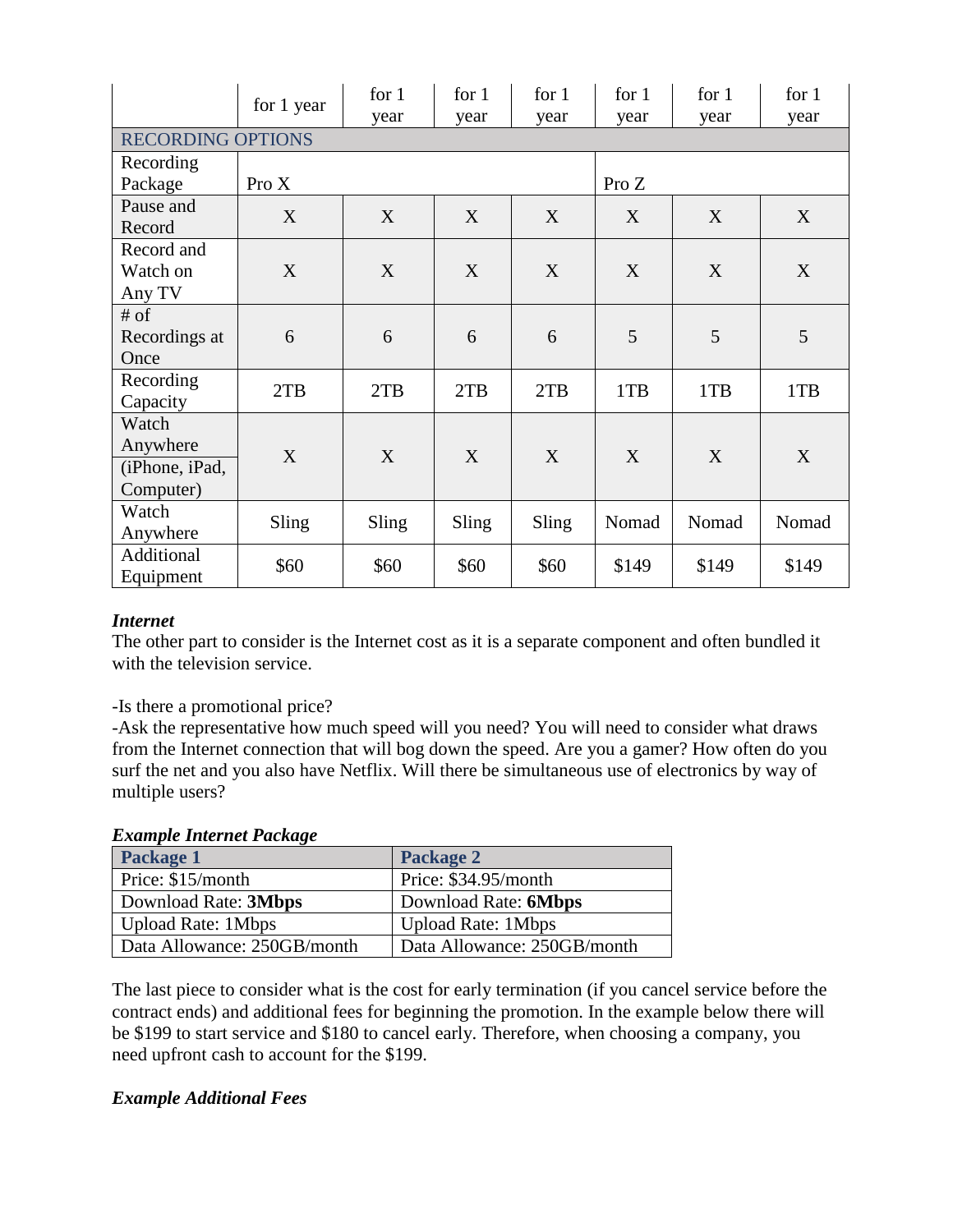| <b>Additional Fees</b>                           |
|--------------------------------------------------|
| Early Termination Fee: Up to \$180               |
| Equipment Lease Fee: \$100 One-Time Fee          |
| Installation Fee: \$99 Professional Installation |
| One-Time Setup Fee: None                         |

# *Creating the Budget, Exercise 12, Electric & Gas Bills*

In climates with seasons that have huge swings in temperature, the usage of electricity and natural gas fluctuates. This applies more for those who own or rent a home. (Often times when renting an apartment or condo these bills can be included in the rental price) In order to complete this exercise speak to a parent or guardian or someone who pays these bills.

Ask of him or her to go online to the utility companies and review the bill history over the last year so you can obtain an average cost to input into your spreadsheet. More than likely the cost of your utilities will be less than the example you are looking at therefore, the base monthly average for this exercise to start will be 2% of your gross income. For example, a gross income of \$1,000 per check at 2% is \$20 so this is what you would enter into the spreadsheet for gas and electric. This equates to a yearly cost of \$240 for each utility.

The next move is to run through the **12-month budget exercise**. In order to complete this exercise go back online and review the last 12 months of billing history. Then calculate the difference in the bill cost month-over-month for that entire 12 months to determine the fluctuations in price. For example, if the bill in November was \$28 and \$46 in December then the increase is a little over  $64\%$  (\$46-\$28 = 18/28). After determining the increases and decreases over the year's cycle take your base budget amount and apply the changes to it. For example, if the average was \$50 and in December the increase is 64% then the bill will be elevated by \$32  $(50 \times .64 = 32)$ . The bill will then be \$82.

Lastly, you will need to create a spreadsheet add up all of the costs for the year and divide by 12 to establish the average monthly amount for budget for both utilities.

| <b>Month</b> | <b>Project</b> | % Over \$50 | % Under \$50 | <b>Actual</b> |
|--------------|----------------|-------------|--------------|---------------|
| December     | \$50           | 64%         |              | \$82.00       |
| January      | \$50           | 75%         |              | \$87.50       |
| February     | \$50           | 82%         |              | \$91.00       |
| March        | \$50           |             | 24%          | \$38.00       |
| April        | \$50           |             | 20%          | \$40.00       |
| May          | \$50           |             | 0%           | \$50.00       |
| June         | \$50           |             | 52%          | \$24.00       |
| July         | \$50           |             | 67%          | \$16.50       |
| August       | \$50           |             | 76%          | \$12.00       |
| September    | \$50           | 18%         |              | \$59.00       |
| October      | \$50           | 23%         |              | \$61.50       |
| November     | \$50           | 45%         |              | \$91.00       |

*Sample projection grid for Electrical or Gas*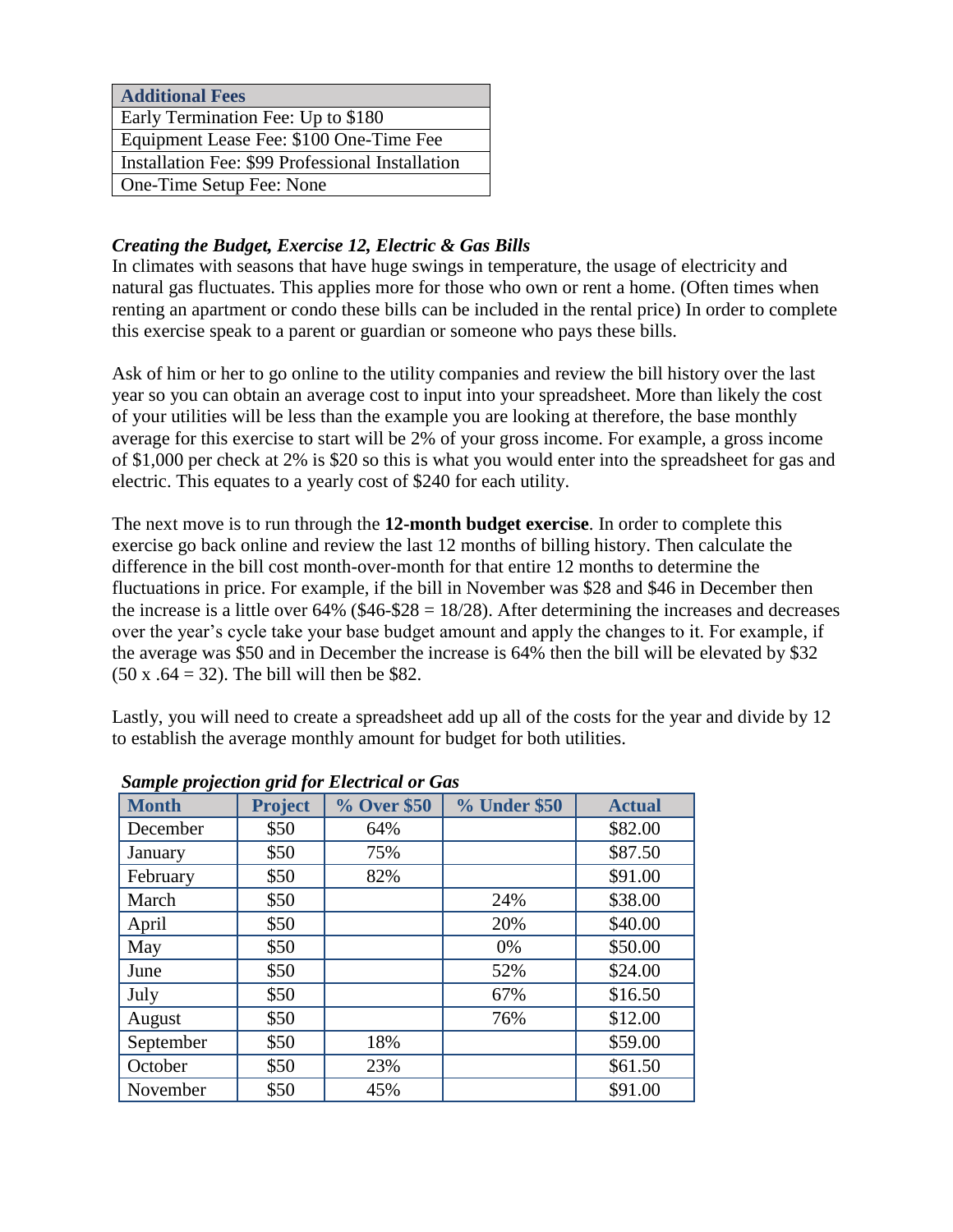The amount for the year totals \$652.50. Hence the average amount for the utility would be \$54.37 each month. Now you can use the 12-month budget expense exercise to see if you need added cash. Remember to run the exercise for both utility bills.

#### *Note, for purposes of this exercise of living in an apartment there will no water bill.*

## *Creating the Budget, Exercise 13, Gifts Tracker*

Use the **Gift Expense Tracker** budget spreadsheet provided on the website and determine cost based on birthday, holiday and any occasion where you will buy gifts. Take it from the perspective that you have your son and otherwise review the holidays and special occasions that your family purchases for. Determining how much you will spend and when is based on your discretion. Keep in mind that you are in a simulation so you have a salary that will afford the ability to pay for items that you would not be able to in your real life.

One you have completed your estimates. The **Gift Expense Tracker** also has the **12-month tracking** exercise built in to determine if extra cash is needed.

| <b>Item</b>                  | <b>Projected</b> | <b>Month</b> |
|------------------------------|------------------|--------------|
| Mom Birthday                 | \$50             | February     |
| Dad Birthday                 | \$50             | April        |
| <b>Brother Birthday</b>      | \$50             | August       |
| Son Birthday                 | \$150            | September    |
| <b>Kids Birthday Parties</b> | \$120            | Random       |
| Grandma Birthday             | \$25             | January      |
| Friend (1) Birthday          | \$20             | March        |
| Friend (2) Birthday          | \$25             | March        |
| Mom Christmas                | \$75             | December     |
| Dad Christmas                | \$75             | December     |
| <b>Brother Christmas</b>     | \$75             | December     |
| Son Christmas                | \$125            | December     |
| Grandma Christmas            | \$20             | December     |
| Father's Day                 | \$20             | June         |
| Mother's Day                 | \$20             | May          |
| Miscellaneous                | \$60             | Random       |
| Total                        | \$960.00         |              |

#### *Sample Gift Cost Estimator*

#### *Creating the Budget, Exercise 14, Optional Items*

Budgets are based on necessity and also by discretion. At this point in the exercise we have covered many of the common expenses. For the rest of the items you need to choose what else that you'd like to incorporate. Some items that the Squad suggests are:

-Dining Out -Hair and nail appointments -Clothes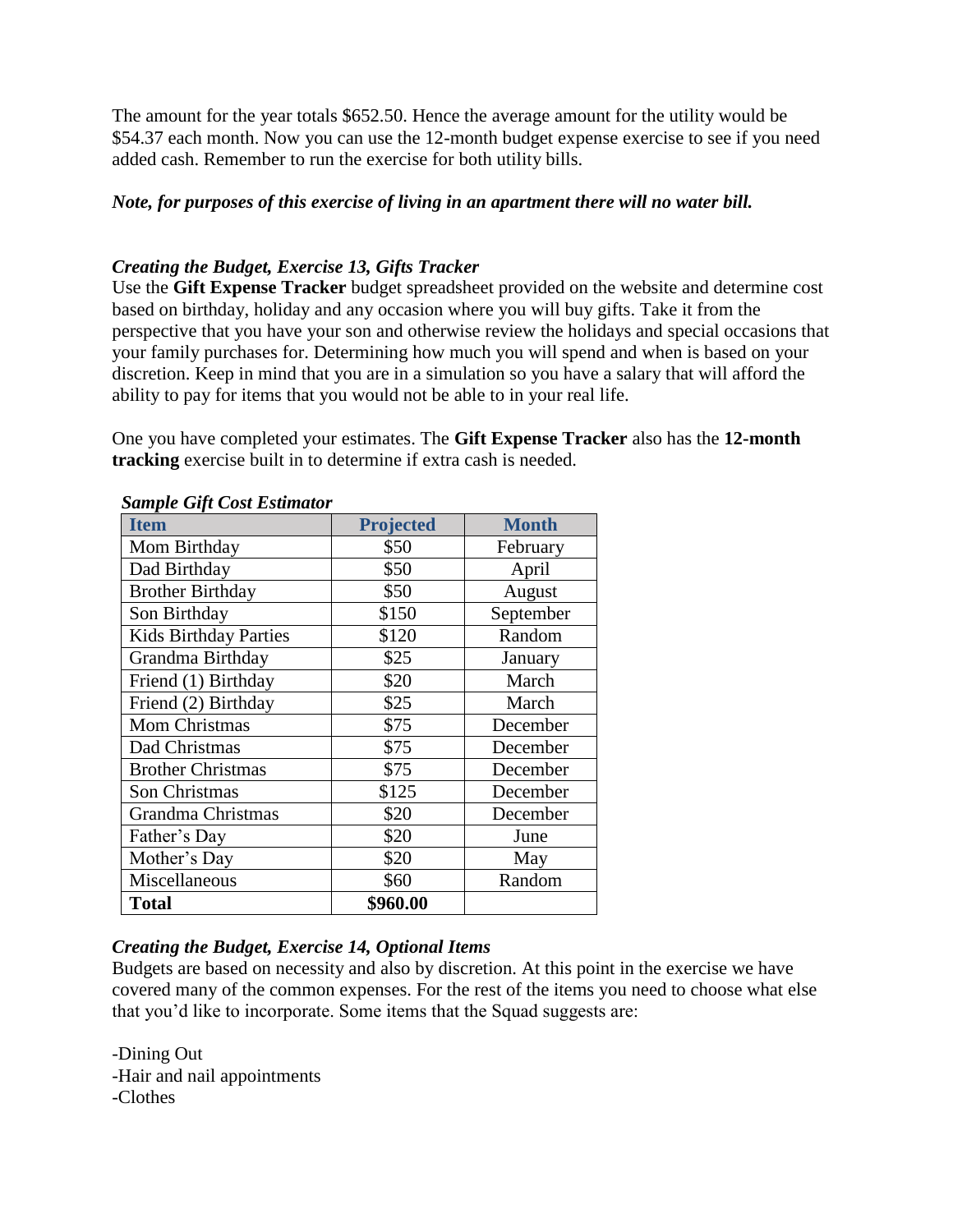-Travel -Music services -Hobbies -Memberships

You can also seek the direction of adults on common things that they spend each month. Your instructor may choose to expand these or other items into exercises; however, for whatever items that you choose you will need to go on your own and determine what these items will cost.

## *Creating the Budget, Exercise 15, Life Insurance (Chapter 10)*

Seeing that you have a son it is recommended that you obtain a life insurance policy in case of an unfortunate event. Your task is to go online and search for *term* life insurance quotes. To avoid receiving phone calls from people seeking your business., only use sites that provide an estimated quote meaning you are not providing any contact information. You can go to this [Met](CHP%201%20Developing%20the%20Budget.docx)  [Life](CHP%201%20Developing%20the%20Budget.docx) link and obtain a quote. If you are under 18 just change the birthdate.

Seek out a \$250,000 policy for 20 years. You can play with the health questions (There's just a few of them). Once this is completed add the monthly cost to your budget.

#### *Creating the Budget, Exercise 16, Supplemental items (Chapters 1-2)*

It is now time to add in the savings vehicles. These items are discretionary in terms of what you'd like to put away; however, it is mandatory that you have a Savings, Miscellaneous and Emergency Funds. Miscellaneous covers the unexpected items so be generous in how much you put away each month. (In real life, you can pare down the amount as you learn what needs to be paid for and also how much you have built up over time)

For Emergency fund plan to save 3-6 months. This is at your discretion as well; however, the Squad recommends that you shoot for six months. Keep in mind that in part two of the book we will get into purchasing a home so it is important to build this fund along with the others over the next simulated three years.

#### *Periodic expenses*

Monthly expenses are automatic every month; however, you need account for expenses that occur quarterly, biannually or yearly. Depending on the period of when the bill is due divide by the number of units to determine the monthly amount. For example, if you have a quarterly bill of \$39 for then \$13 needs to be put away each month. Samples of these expenses are below:

-DMV registration, plates, license etc.

- -Trash and sewer service
- -Music services
- -Memberships
- -Term life insurance
- -Auto insurance
- -Veterinary service

#### *Creating the Budget, Exercise 17, Leftovers/Spending Money (Chapters 1-10)*

At this point you have chosen all of your expenses and savings vehicles. As you have gone through the class you should have been comparing your decisions and making adjustments to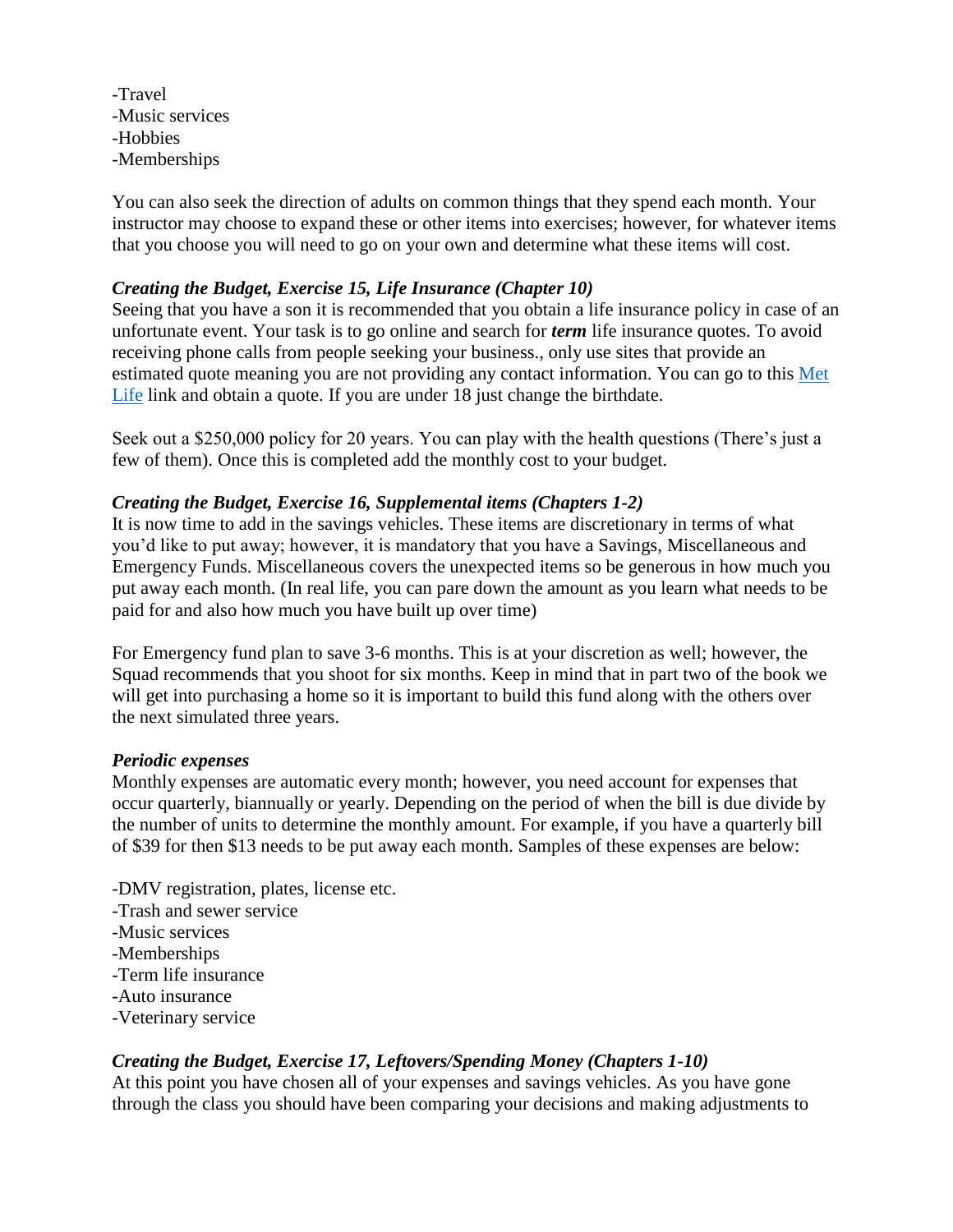ensure that you do not go over to your budgeted amount. This means that your Leftovers cell in the budget will be balanced at zeroed amount

| <b>Bill Name</b>          | <b>Amount</b> |
|---------------------------|---------------|
| Left for Deposit          | \$8,100       |
| <b>Balance in Account</b> | \$1,000       |
| Sub total                 | \$9,100       |
| Remain                    | \$9,100       |
| <b>Leftovers</b>          |               |

The last piece to consider is . . . do you have a positive balance remaining in the Leftovers? If so this is the money that goes into the Spending money category. This is your free spend any way that you choose:

If you have a negative balance then your budget is too high. In any case you will need to make adjustments to have spending money.

If you have spending money you need to consider is if it is too much. This is a judgment call on your part but remember that you saving for a house in three years, while paying debt off and you can never put enough money away into retirement. Therefore, keep the 401(k) in mind while making a decision.

# *Credit Card*

Credits are often used to pay many bills rather than an EFT or a check. For purposes of this exercise there are not actually payments being made so it cannot be simulated. **The Budget Example** video discusses the management of the budget and it shows examples of how to manage this.

| manage this. |  |
|--------------|--|
|              |  |

| <b>Bill Name</b>    | <b>Project</b>     | <b>Actual</b> | <b>Remain</b> | <b>Due Date</b> | <b>Sent</b> | <b>Posted</b> |  |
|---------------------|--------------------|---------------|---------------|-----------------|-------------|---------------|--|
| Spending            | \$703              | \$100         | \$603         | 8/1             | 7/30        | Credit card   |  |
| <b>Student Loan</b> | \$300 <sub>3</sub> | \$300         | \$0           | 8/8             | 8/5         | Credit card   |  |
| Child Care          | \$300              | \$300         | `\$0          | 8/3             | 8/2         | Credit card   |  |
|                     |                    |               |               |                 |             |               |  |
|                     |                    |               |               |                 |             |               |  |
|                     |                    |               |               |                 |             |               |  |
| <b>Bill Name</b>    | <b>Project</b>     | <b>Actual</b> | <b>Remain</b> | <b>Due Date</b> | <b>Sent</b> | <b>Posted</b> |  |
| Credit Card         | \$700              | \$0           | \$700         | 8/1             | 7/30        | 8/1           |  |
|                     |                    |               |               |                 |             |               |  |

The Project column for the credit card is really a running total due to the fact determining a fixed amount each month is difficult to predict. The actual column is what has been paid at the given moment because more than one payment may be applied during a month.

# *Creating the Budget, Exercise 19, Supplemental spreadsheet (Chapters 1-3)*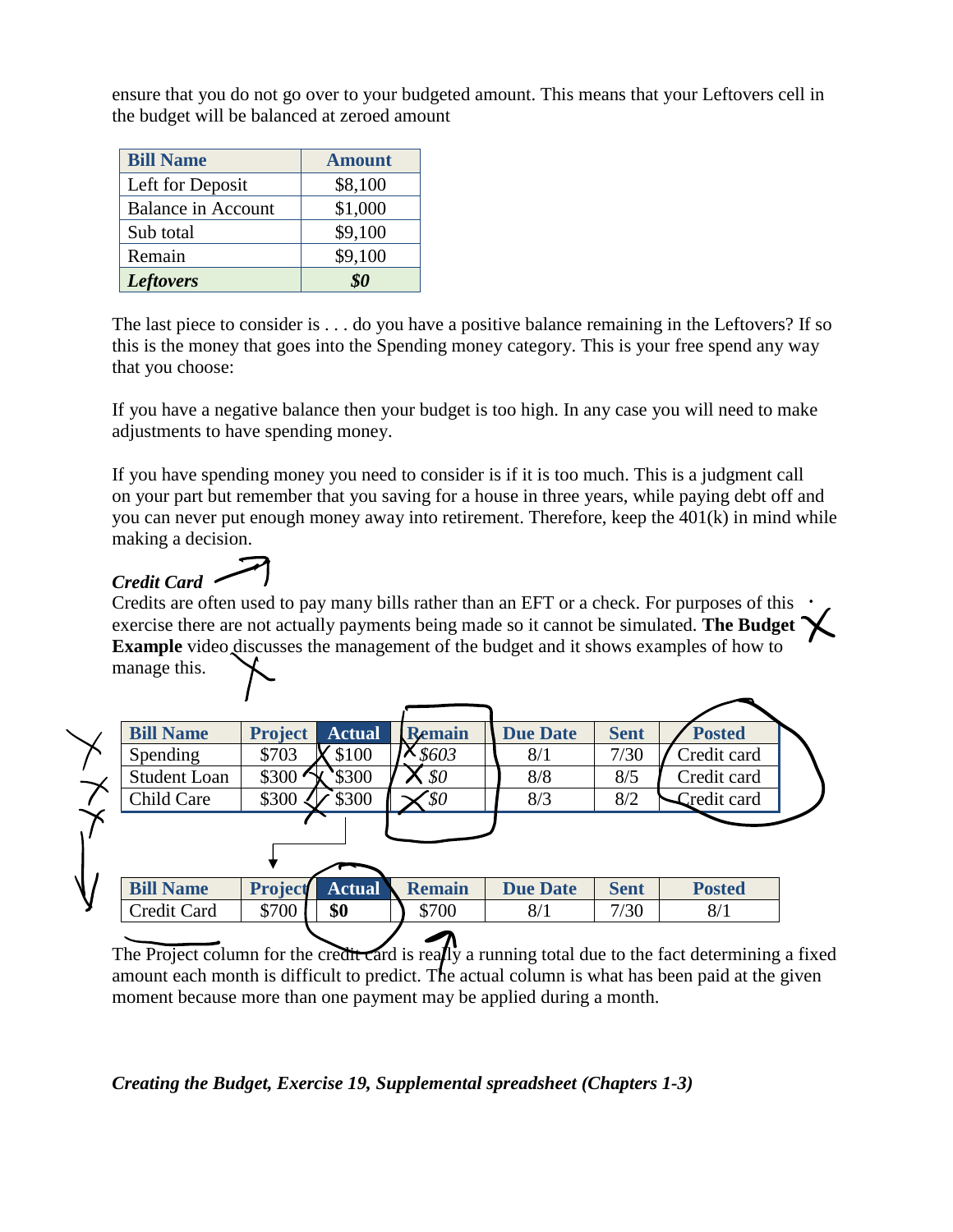Complete the Supplemental spreadsheet by inputting all of the categories that apply. This worksheet is included in the Budget Example spreadsheet that you been using to fill out the budget.

| <b>Bill Name</b>           | Jan | <b>Feb</b> | Mar | <b>Total</b> |
|----------------------------|-----|------------|-----|--------------|
| <b>Electricity Utility</b> |     |            |     |              |
| <b>Gas Utility</b>         |     |            |     |              |
| Miscellaneous              |     |            |     |              |
| Savings                    |     |            |     |              |
| Emergency                  |     |            |     |              |
| Rainy Day                  |     |            |     |              |
| <b>Totals</b>              |     |            |     |              |

In Chapter 10 from the book/videos the italicized blue font shows the upfront cash needed to establish particular expenses. At this point add in all of the categories that apply in your budget into the Supplemental spreadsheet.

| Child Care \$161.6   | \$300 |
|----------------------|-------|
| Groceries \$38.36    | \$250 |
| Auto Insurance \$105 | \$105 |
| Gas/Transit \$22     | \$85  |
| Gas Utility \$104    | \$50  |
| Memberships \$312    | 826   |

## *Creating the Budget, Exercise 19, The Budget after three years (Chapter 10)*

In Chapter 10 Jasper received a raise after three years and you have been rewarded for your hard work as well. Your employer has decided to give you an 8% bump in salary. First determine what the new salary is as well as the take home pay.

So what now? It is up to you, your classmates and your instructor's discretion on what to do with the money. This is what Jasper chose below with his budget consolidation efforts. His accomplishments came by way of reduced expenses through pretax vehicles, a raise in pay and debt reduction.

| <b>Item</b>                    | <b>From</b> | <b>To</b> | <b>Monthly Gain/Loss</b> |
|--------------------------------|-------------|-----------|--------------------------|
| <b>Emergency Fund Paid off</b> | \$460       | \$0       | \$460                    |
| Increase in Pay (2 checks)     | \$2,146     | \$2,248   | \$204                    |
| Student Loan, Paid off         | \$300       | \$0       | \$300                    |
| Furniture Paid off             | \$65        | \$0       | \$65                     |
| Credit Card Paid off           | \$50        | \$0       | \$50                     |
| <b>Removed Home Phone</b>      | \$45        | \$0       | \$45                     |
| Computer Paid off              | \$33        | \$0       | \$33                     |
| Cell Phone Bill Reduced        | \$115       | \$85      | \$30                     |
| Cable Bill Reduced             | \$115       | \$87      | \$28                     |
| <b>Total</b>                   |             |           | \$1,215.00               |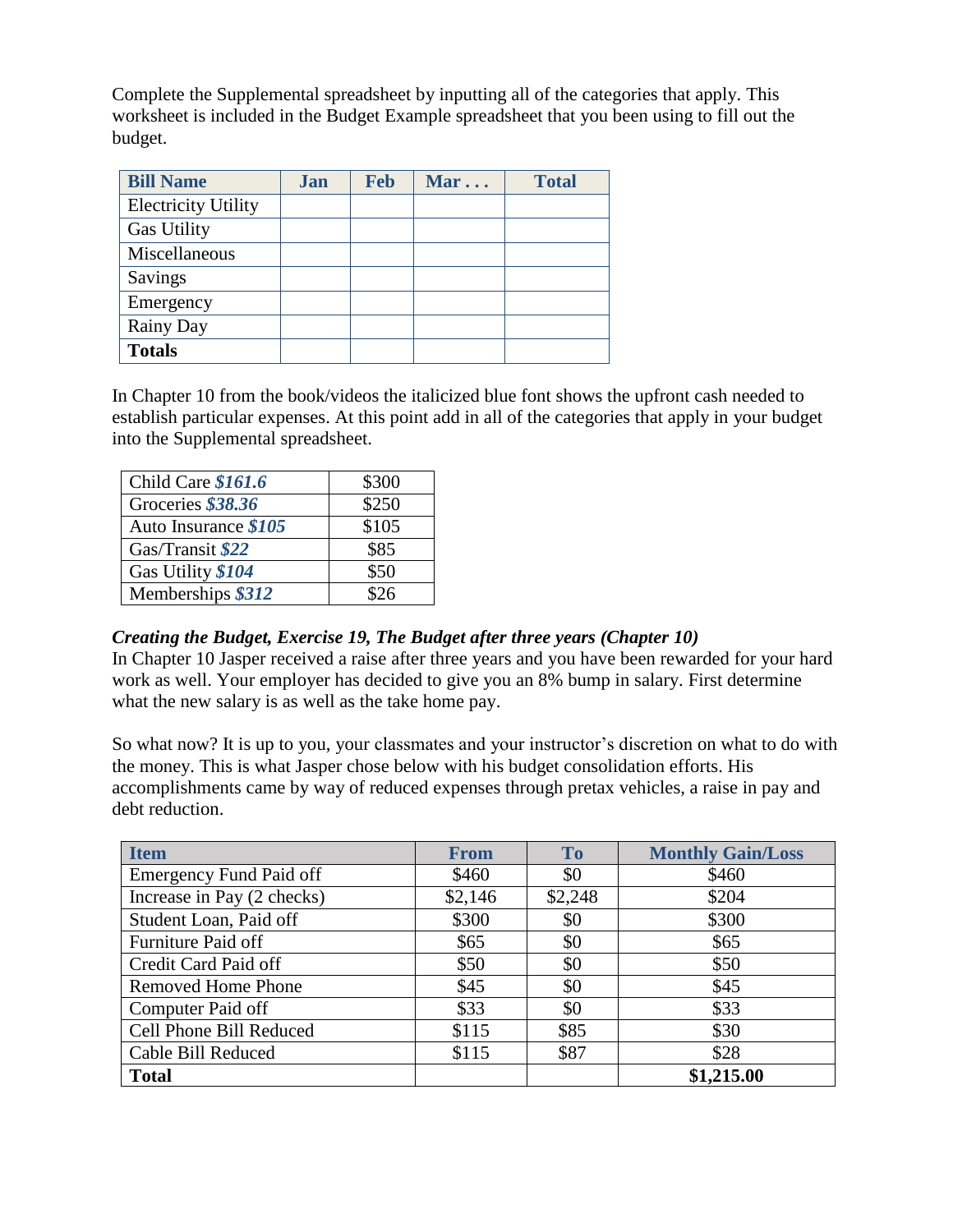Jasper chose to add these items to his budget. What will you do? Some of these items are in your budget currently.

| Item             | <b>Added Cost</b> |
|------------------|-------------------|
| Pet Insurance    | \$80              |
| Sports / Leisure | \$25 increase     |
| Life Insurance   | \$25 increase     |
| Travel           | \$100             |
| Clothes          | \$80              |

So after a three year simulation what is the potential money that you could generate? Jasper's is below. The results show that liquidity has been established due to planning and discipline. These numbers reflect straight saving of money without spending any of it; however some of this money may not be there after three years due to having to use Savings and Miscellaneous. Keep in mind that you will be purchasing a home and you will need money from some of these accounts to pay for it.

Also remember that you started with \$5,000 in savings. Did you use any of that money to pay down debt? (Credit Card, Student Loan, Car Payment) Did you allocate any money for added cash to establish Supplemental expenses?

The beauty of this exercise is that you can go back and make adjustments to your expenses and debt consolidation. The goal is to make this make this as realistic as possible so that you gain the understanding of flexibility and the discipline of preparing a budget. Remember . . . live for today while planning for tomorrow.

| <b>Item</b>         | <b>Amount</b> |
|---------------------|---------------|
| Emergency           | \$16,100      |
| Savings             | \$5,482       |
| Miscellaneous       | \$4,140       |
| <b>Rainy Day</b>    | \$2,275       |
| College Fund        | \$1,800       |
| <b>Bonus Checks</b> | \$12,714      |
| <b>Total</b>        | \$42,511      |

## *Spending Money and Life Changes (Chapters 3-10)*

This is last piece is from the adult section for reading purposes only. Keep in mind that there is a 75% chance that your instructor lives paycheck to paycheck and has not followed these principles. So it is realistic that you may be learning together.

After you have accounted for all of your expenses you need to make sure that you pay yourself back so there needs to be money in the Spending money line item in the budget. Yes, depending on your situation this may a smaller amount than what you want. If you find that you are in the negative when completing the budget you will have make concessions in your life to achieve your goals. This may not be completed by simply reducing current expenses alone. Some people downsize: